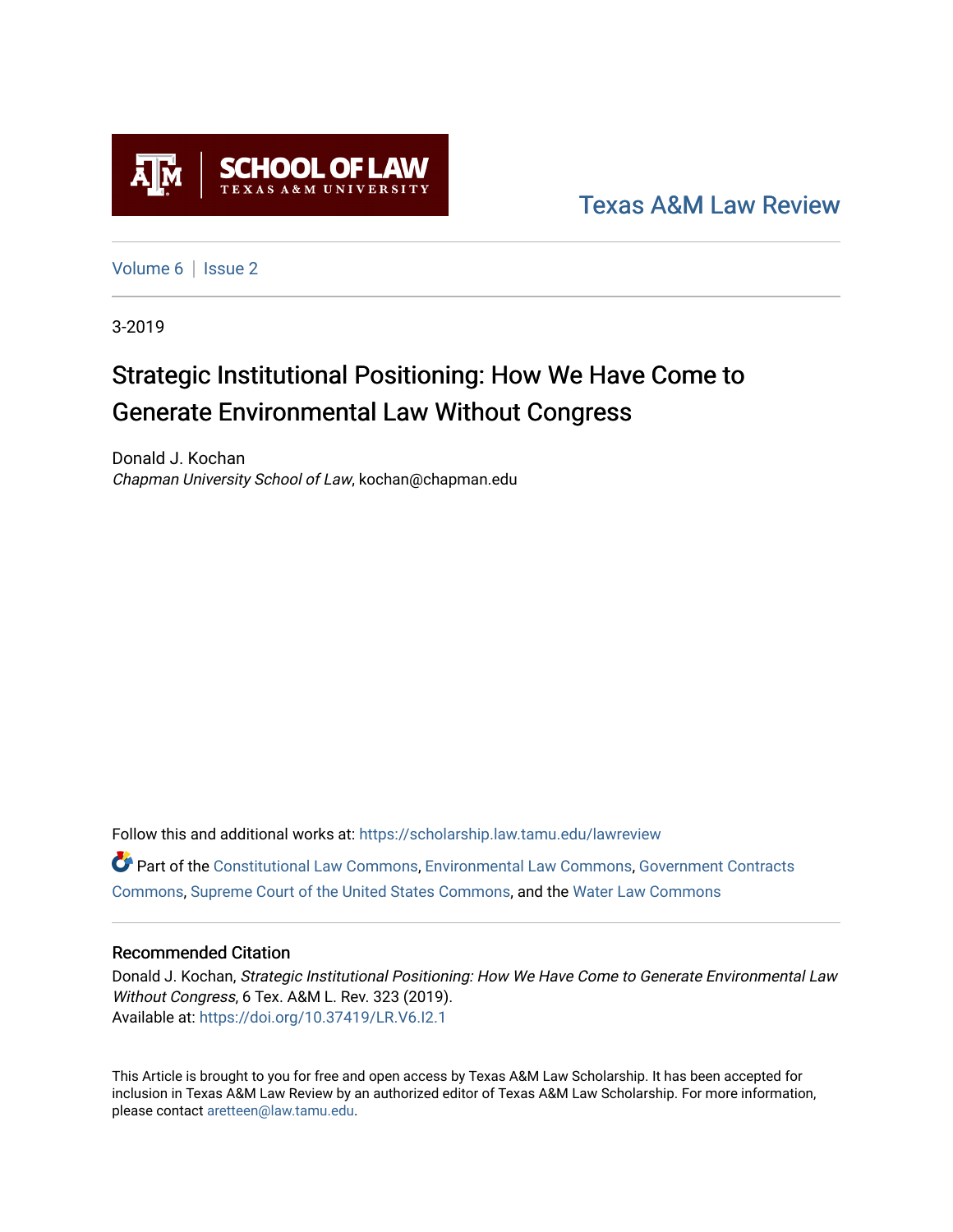## **ARTICLES**

# **STRATEGIC INSTITUTIONAL POSITIONING: HOW WE HAVE COME TO GENERATE ENVIRONMENTAL LAW WITHOUT CONGRESS**

*by: Donald J. Kochan\**

#### TABLE OF CONTENTS

| II. THE FRAMERS AND SEPARATION OF POWERS  325    |      |
|--------------------------------------------------|------|
| III. CONGRESS AND THE UNILATERAL DISENGAGEMENT   |      |
|                                                  | 326  |
| IV. AGENCY INCENTIVES TO TAKE THE POWER THEY ARE |      |
|                                                  | 330  |
| V. SELECTED ENVIRONMENTAL LAW CASE STUDIES IN    |      |
| STRATEGIC INSTITUTIONAL POSITIONING              | 332  |
|                                                  |      |
|                                                  |      |
| VI. WHY THESE PROBLEMS ARE ACUTE IN              |      |
| ENVIRONMENTAL POLICY                             | -341 |
|                                                  |      |
|                                                  |      |

#### I. INTRODUCTION

The administrative state has emerged as a pervasive machine that has become the dominate generator of legal rules—despite the fact that the U.S. Constitution commits the legislative power to Congress

<sup>\*</sup> Parker S. Kennedy Professor in Law and Associate Dean for Research & Faculty Development, Chapman University Dale E. Fowler School of Law. J.D., Cornell Law School, 1998; B.A. Western Michigan University, 1995. This Essay is adapted from remarks made as a panelist at the Federalist Society National Lawyers Convention, Washington, D.C., November 18, 2017, on a panel titled: "*Environmental Law without Congress: Are Alternatives to Legislation Eclipsing the Congressional Role in Setting Policy Priorities for Environmental Protection?*" Video is available at https:// fedsoc.org/events/environmental-law-without-congress-are-alternatives-to-legislationeclipsing-the-congressional-role (Kochan presentation at 32:30) [https://perma.cc/ 76A8-6GED]. An introductory video summarizing my presentation is available at https://www.youtube.com/watch?v=hRn6Ee2Aqa0 [https://perma.cc/KM5H-HFLM]. Many thanks to Professor Jonathan H. Adler (Johan Verheij Memorial Professor of Law, Case Western Reserve University School of Law), Professor Michael P. Vandenbergh (David Daniels Allen Distinguished Chair of Law Director, Vanderbilt Law School), and Professor Robert V. Percival (Professor of Law and Director Environmental Law Program, University of Maryland School of Law). I appreciate the valuable research assistance of Bethany Ring and the helpful comments of Jennifer Spinella.

DOI: https://doi.org/10.37419/LR.V6.I2.1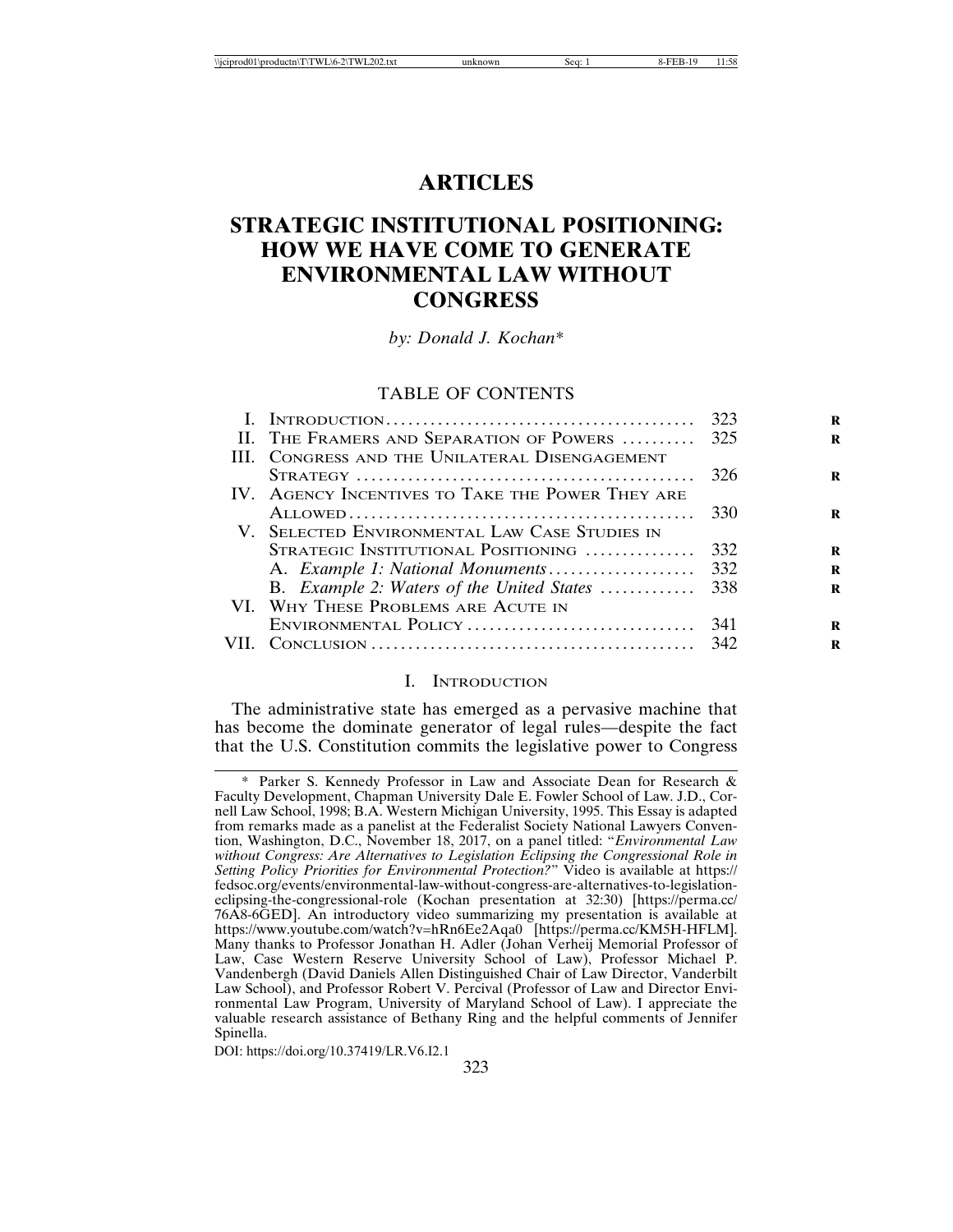alone. When examining legislation authorizing administrative agencies to promulgate rules, we are often left asking whether Congress "delegates" away its lawmaking authority by giving agencies too much power and discretion to decide what rules should be promulgated and to determine how rich to make their content. If the agencies get broad authority, it is not too hard to understand why they would fulsomely embrace the grant to its fullest. Once agencies are let loose by broad grants of rulemaking authority and they are off to the races, we are also often left scratching our heads wondering why Congress fails to intervene ex post to alter the law, to check administrative agency overreach, or to clarify its intent and preferences. This Essay seeks to explain why none of the institutional dynamics we observe in administrative law should be surprising, with particular emphasis on environmental laws and rules. It will explain why both Congress and agencies have strategic interests at stake that cause them to position their activities in manners that make each complicit in expansion of the regulatory state and the collapse of the containment walls designed to keep lawmaking inside Congress.

This Essay specifically critiques Congress for its abdication of responsibility in the natural resources and environmental space—a place where the problem of congressional acquiescence in the demise of its own power is particularly acute. This Essay will begin by discussing the necessity of legislative clarity and intervention in these fields, but it will also contemplate why we often see neither. It will then proceed to some specific examples that illustrate these points.

Part II introduces fundamental ideas of separation of powers and the Framers' design for adherence to that separation. Part III identifies motivations for Congress to legislate broadly and to disengage from a supervisory role over agencies, despite contrary intentions in the Framers design. Part IV discusses agencies as self-interested actors that will accept legislative-like authority if it is offered to them. Part V uses case studies on National Monuments and the Waters of the United States ("WOTUS") Rule as demonstrative of the strategic positioning phenomenon. And, Part VI explains why environmental law is an area in which we can predict a high frequency of these problems of congressional abdication that enables administrative overreach.

By revealing these realities of strategic positioning by both Congress and the Executive, it can be better understood why an environmental law generated without optimal (or even fully constitutional) engagement by Congress is increasingly developing. The goal is to expose the threat these institutional interests pose to preserving the separation of powers and to begin identifying the areas to target, if the current allocation of authority for generating the core requirements of environmental law is to be realigned with greater fidelity to original constitutional design.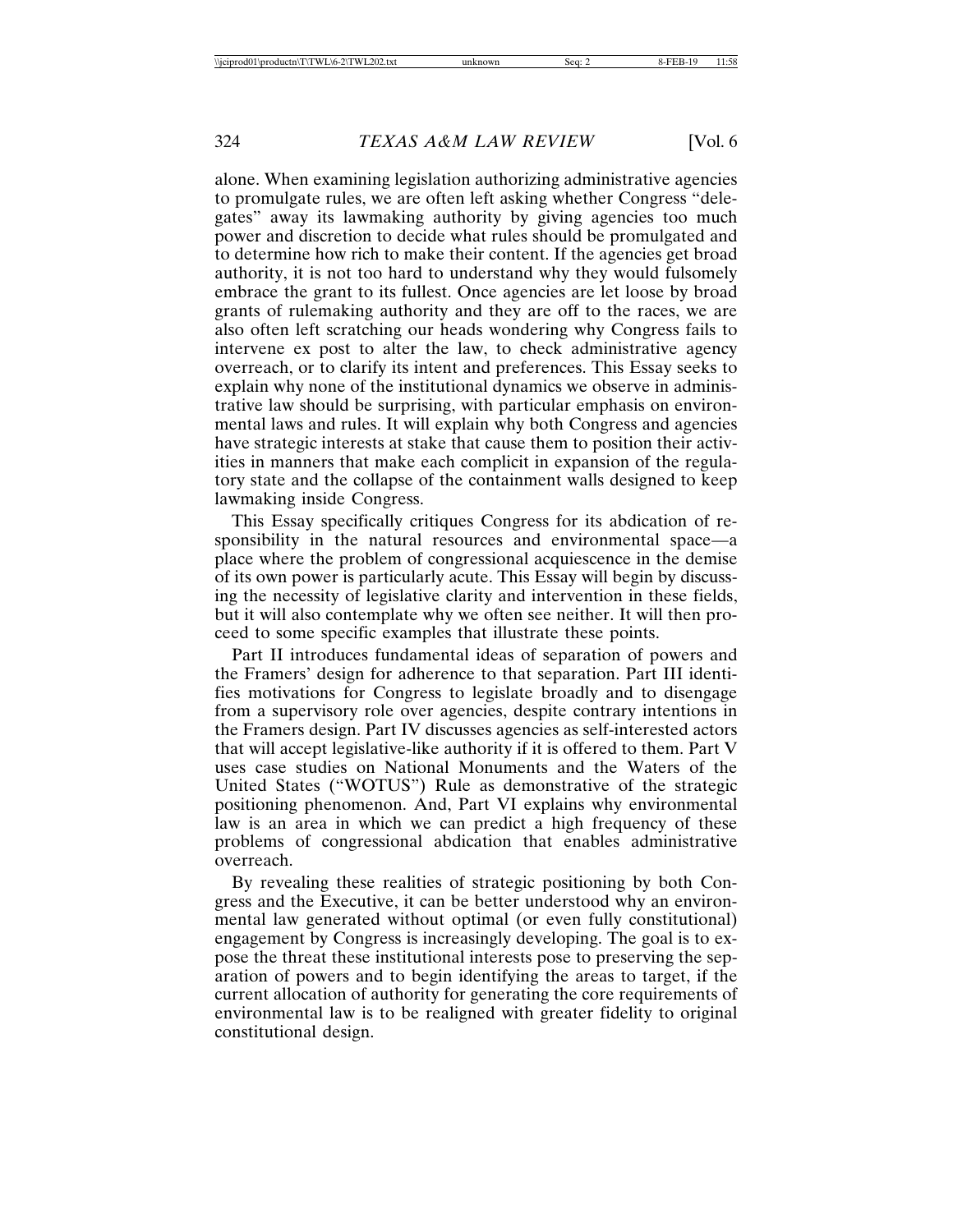#### II. THE FRAMERS AND SEPARATION OF POWERS

The Framers relied on institutional self-interest as a *feature* of a well-functioning system of separated powers.<sup>1</sup> If you have not read *Federalist No. 9* lately, I highly recommend revisiting it, especially the very optimistic and enthusiastic vision for our Federal Republic in its first three paragraphs. Among those words written over 230 years ago, Hamilton noted that "[t]he regular distribution of power into distinct departments . . . are means, and powerful means, by which the excellencies of republican government may be retained and its imperfections lessened or avoided."<sup>2</sup>

Similarly, James Madison observed, particularly in *Federalist Nos. 48* and *51*, there must be "auxiliary precautions" built into the system—beyond mere "parchment barriers"—that recognize realities of human nature and that control against that nature's tendency toward aggrandizement of individual power and influence.<sup>3</sup> The Framers sought to craft a Constitution that would use human nature against itself—creating incentives for each branch of government to jealously guard its constitutional prerogatives from attack.<sup>4</sup> Thus, Madison explained in *Federalist No. 51* that "[a]mbition must be made to counteract ambition."<sup>5</sup> Indeed, counteracting institutions must be established because "the great security against a gradual concentration of the several powers in the same department, consists in giving to those who administer each department, the necessary constitutional means, and personal motives, to resist encroachments of the others."<sup>6</sup>

Were the Framers wrong or naïve? This system of reciprocal guarding seems to have broken down—the administrative state has grown<sup>7</sup>

3. THE FEDERALIST NO. 48 (James Madison), *supra* note 1, at 333; THE FEDER-ALIST NO. 51 (James Madison), *supra* note 1, at 349.

4. *See generally* THE FEDERALIST NOS. 47–51 (James Madison), *supra* note 1.

5. THE FEDERALIST NO. 51 (James Madison), *supra* note 1, at 349.

<sup>1.</sup> *See* THE FEDERALIST NO. 48, at 333–34 (James Madison) (Jacob E. Cooke ed., 1961) ("But in a representative republic . . . where the legislative power is exercised by an assembly . . . it is against the enterprising ambition of this department, that the people ought to indulge all their jealousy and exhaust all their precautions.").

<sup>2.</sup> THE FEDERALIST NO. 9 (Alexander Hamilton), *supra* note 1, at 51; *see also* Pub. Citizen v. U.S. Dep't of Justice, 491 U.S. 440, 487 (1989) (Kennedy, J., concurring) (noting that the three branches need not be "entirely separate and distinct . . . [b]ut as to the particular divisions of power that the Constitution does in fact draw, we are without authority to alter them, and indeed we are empowered to act in particular cases to prevent any other Branch from undertaking to alter them.").

<sup>6.</sup> *Id.*

<sup>7.</sup> *See* LIBERTY'S NEMESIS: THE UNCHECKED EXPANSION OF THE STATE 4–9 (Dean Reuter & John Yoo eds., 2016); PHILIP HAMBURGER, IS ADMINISTRATIVE LAW UNLAWFUL? 8 (2014) ("[A]dministrative law revives a sort of power that constitutions were emphatically designed to prohibit."); Robert J. Samuelson, *The Administrative State is Huge, and It's Only Getting Bigger*, WASH. POST (Mar. 5, 2017), https://www .washingtonpost.com/opinions/the-administrative-state-is-huge-and-its-only-gettingbigger/2017/03/05/bb388e28-003a-11e7-99b4-9e613afeb09f\_story.html?noredirect=on &utm\_term=.a0c39ea897a3 [https://perma.cc/56FF-GE4E]; Steven F. Hayward, *The Threat to Liberty*, 17 CLAREMONT REV. BOOKS 53 (2016–17).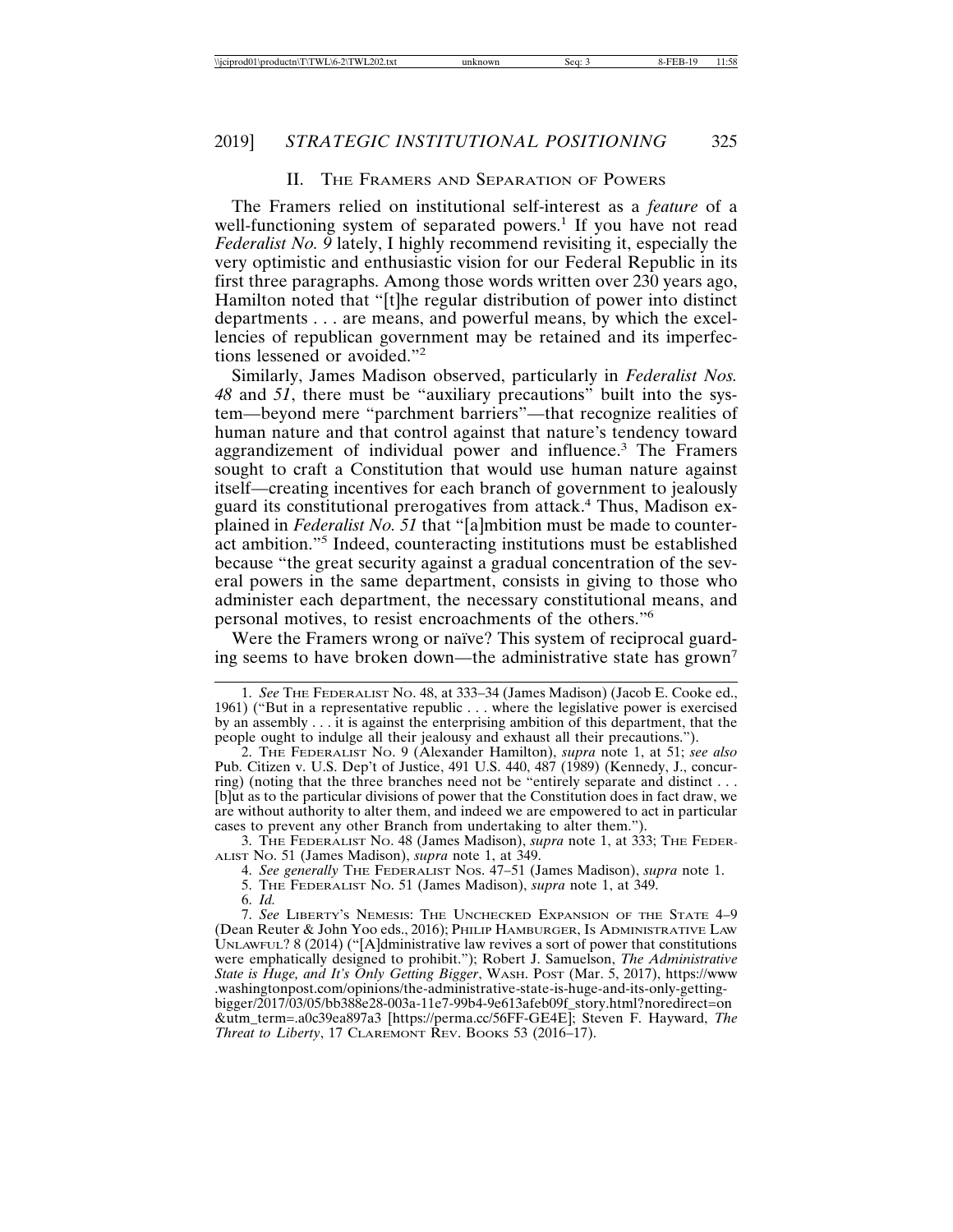while Congress has, in a variety of ways, either passively allowed this distortion without resistance or, at times, even encouraged a power shift where certain "laws" (including environmental ones) could be generated *without* Congress.<sup>8</sup> Rather than immense power being drawn into Congress's "impetuous vortex"—as Madison worried could be the case in *Federalist No. 48*<sup>9</sup> —or that the legislature would "absorb every other" if not controlled—as feared in *Federalist No. 71*10—we see something quite different.

This Essay focuses on an institutional-interests model to explain how and why strategic positioning by both Congress and the Executive have aligned to facilitate and encourage lawmaking without Congress. Present conditions set the dynamics for mutually reinforcing and destructive incentives, both for invasions into the province of the legislature, and for the legislature's surrender or abdication along the way.

#### III. CONGRESS AND THE UNILATERAL DISENGAGEMENT **STRATEGY**

Agencies are regularly criticized for making laws under the guise of administering legislation. Even when only promulgating rules to advance a relatively clear will of Congress, when such clarity exists, agencies are making discretionary decisions over details that involve policy choices. Despite agency "lawmaking" in these senses diminishing the sphere of Congress's legislative prerogative, Congress sometimes embraces a larger administrative role because it can generate gains from passing broad legislation, while avoiding internalizing the costs of the law's application.<sup>11</sup> In the end, the administrative agency is often the focus of criticism by any side that dislikes the regulatory outcome.

Much of this criticism concerns optics and accountability-avoidance. Assuming it is true that agencies get blamed for disliked regulatory decisions more than Congress, and that placing the blame on Congress is the outlier, not the norm, this leaves Congress insulated from criticism and unmotivated to act as an effective check on agency action.

- 10. THE FEDERALIST NO. 71 (Alexander Hamilton), *supra* note 1, at 483.
- 11. Wilkinson, *supra* note 8.

<sup>8.</sup> *See* William N. Eskridge, Jr. & John Ferejohn, *The Article I, Section 7 Game*, 80 GEO. L.J. 523, 535 (1992) ("[W]hen it fails to make clear its policy choices in statutes delegating lawmaking to agencies, Congress has violated a most fundamental rule and policy in Article I of the Constitution."); J. Harvie Wilkinson III, *Assessing the Administrative State*, 32 J.L. & POL. 239, 241 (2017) ("Agencies have grown in part because Congress simply wished to avoid hard questions."); James R. Rogers, *Why Congress Cedes Power to the Administrative State*, LAW & LIBERTY (Jan. 8, 2018), http://www.libertylawsite.org/2018/01/08/why-congress-cedes-power-to-the-administra tive-state/ [https://perma.cc/Z3BV-8HFC] ("[F]or their own reasons (avoiding accountability and reducing decisions costs among them), legislators did not want to make the necessary policy decisions.").

<sup>9.</sup> THE FEDERALIST NO. 48 (James Madison), *supra* note 1, at 333.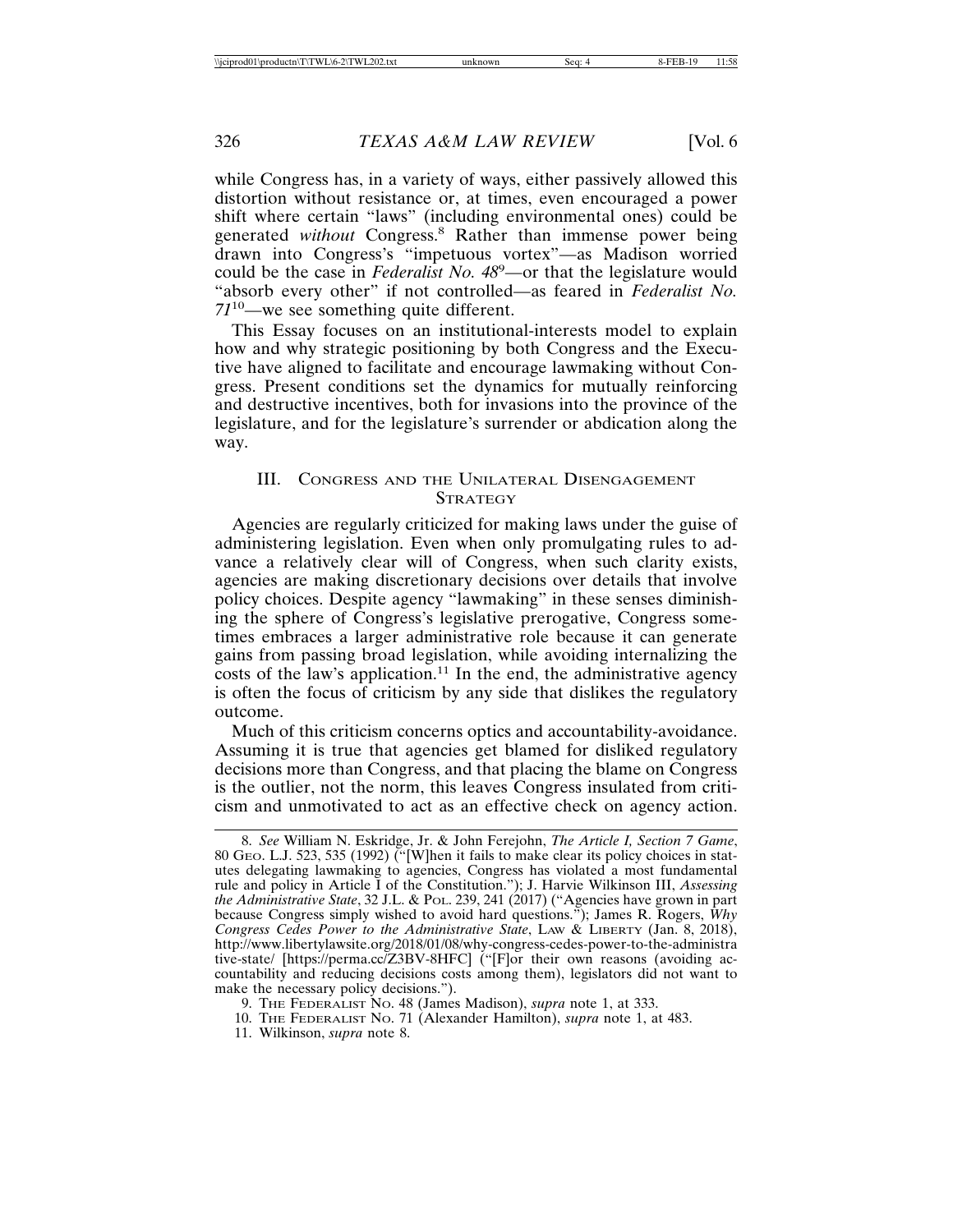Consider how it might look if things were different. If the blame for "bad" environmental law—whichever way "bad" is defined—shifted its frame, the narrative could equally be, for example, that harsh environmental law or environmental law "rollback"—take your pick—are each Congress's fault because: (1) Congress created the executive discretion to do either category of thing (over- or under-regulation); and (2) Congress has not taken new legislative action to force the executive to change position away from its preferred path.

For example, consider those that want a more aggressive regulatory approach, perhaps those who cast aspersions on the Trump Administration for its mindset of regulatory restraint.12 As a result of the captive narrative of the powerful administrative state, executive decisions to exercise discretion *not* to act, get blamed on the executive—when a different "framing" of the same phenomenon could be that: (1) Congress deserves the blame for giving agencies enough discretion to *choose not* to act; and (2) Congress deserves the blame because it has *not* legislated to *force* the preferred administrative action even when it may be within its constitutional powers to do so.

Now consider those that want a restrained regulatory approach, including those that frowned upon aggressive President Clinton- or President Obama-era efforts.<sup>13</sup> An agency's choice to use discretion to interpret broad and often ambiguous statutory language to *enlarge* its mandate again gets blamed on the executive agency—when a different "framing" of the same phenomenon could be that: (1) Congress deserves the blame for giving agencies enough discretion to choose *to act*; or (2) Congress deserves the blame because it has not legislated to clarify that the agency *does not have* such statutory authority to act and to discipline the agency as ultra vires.

<sup>12.</sup> Danny Vinik, *Trump's War on Regulations is Real. But is it Working?*, POLIT-ICO (Jan. 20, 2018, 6:26 AM), https://www.politico.com/agenda/story/2018/01/20/ trumps-regulatory-experiment-year-one-000620 [https://perma.cc/CG44-F53G]; Oliver Milman, *Trump's Alarming Environmental Rollback: What's Been Scrapped So Far*, GUARDIAN (July 4, 2017, 6:00 AM), https://www.theguardian.com/environment/ 2017/jul/04/trump-emvironmental-rollback-epa-scrap-regulations [https://perma.cc/ KV8V-BH3Y].

<sup>13.</sup> *E.g.*, Clyde Wayne Crews Jr., *Obama's Legacy: 2016 Ends With a Record-Shattering Regulatory Rulebook*, FORBES (Dec. 30, 2016, 9:25 AM), https://www.forbes .com/sites/waynecrews/2016/12/30/obamas-legacy-2016-ends-with-a-record-shatteringregulatory-rulebook/#26ff52601398 [https://perma.cc/39DA-Q84P]; Timothy Noah, *Obama Pushing Thousands of New Regulations in Year 8*, POLITICO (Jan. 4, 2016, 5:21 AM), https://www.politico.com/agenda/agenda/story/2016/1/obama-regulations-2016 [https://perma.cc/BTC9-8N3G]; *contra* Patrick McLaughlin & Michael Wilt, *The Long Road to Regulatory Reform*, U.S. NEWS (Aug. 28, 2017, 11:35 AM), https://www.usnews.com/opinion/economic-intelligence/articles/2017-08-28/trumps-executive-ordersare-a-good-start-to-regulatory-reform [https://perma.cc/C8FA-33FA]; Binyamin Appelbaum & Jim Tankersley, *The Trump Effect: Business, Anticipating Less Regulation, Loosens Purse Strings*, N.Y. TIMES (Jan. 1, 2018), https://www.nytimes.com/2018/01/ 01/us/politics/trump-businesses-regulation-economic-growth.html [https://perma.cc/ L7A2-57ME].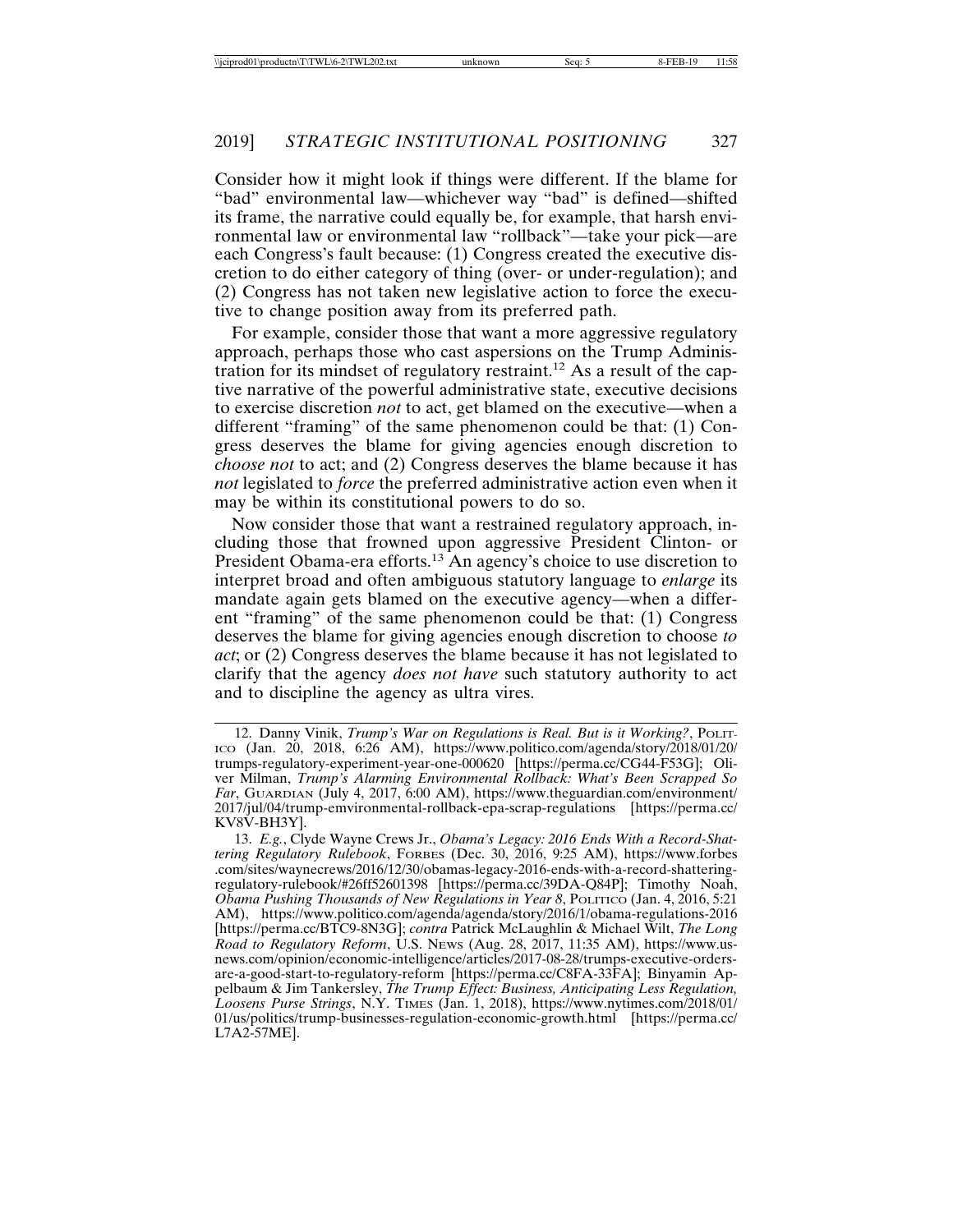From the perspective of separation of powers purists, these accountability results and failures to focus on what Congress has or has not done to deserve blame for the regulatory outcome should seem incredibly distorted.14 However, from the expedient perspective of Congress (a body that increasingly proves itself as an ineffective guardian of the separation of powers), this is brilliant.15 Congress, as an institution, and congresspersons avoid blame under this alternative lens because, "it is not our fault, the agency did it." Or they are well-positioned to selectively take credit. Individual members of Congress can rail against either agency action or inaction, explaining that Congress has already done its job by interpreting the congressional authority granted from a lens friendly to their own (or their constituents') preferred policy. Alternatively, they can explain a popular agency decision (on action or inaction) as the result of their heroic and wise efforts to guide the agency when the congressperson's preferences are aligned with the agency choice. That also leaves them open to take credit for a good law, while allowing them to lambast a rogue agency's deviant interpretation of the prior congressional good deeds.

Furthermore, legislating broadly and purposefully abandoning legislative authority to retain greater control over the details of regulatory policy enables individual congressmen to stake out a constituentfriendly position by criticizing or supporting the administrative approach.16 Congress can take credit for past environmental legislative

<sup>14.</sup> Buckley v. Valeo, 424 U.S. 1, 121 (1976). The U.S. Supreme Court has explained:

James Madison, writing in the Federalist No. 47, defended the work of the Framers against the charge that these three governmental powers were not *entirely* separate from one another in the proposed Constitution. He asserted that while there was some admixture, the Constitution was nonetheless true to Montesquieu's well-known maxim that the legislative, executive, and judicial departments ought to be separate and distinct.

*Id.* at 120.

<sup>15.</sup> *See* Louis Fisher, *Congressional Abdication: War and Spending Powers*, 43 ST. LOUIS U. L.J. 931, 1006 (1999) ("[M]embers of Congress . . . find it more convenient to acquiesce and avoid criticism."); John Hart Ely, *Another Such Victory: Constitutional Theory and Practice in a World Where Courts Are No Different from Legislatures*, 77 VA. L. REV. 833, 855 (1991) ("In recent decades there has developed something approaching a consensus among political scientists and other observers that Congress has essentially lost the ability to function as a policy-making alternative to the executive."); Wilkinson, *supra* note 8 ("What sometimes makes the passage of controversial legislation possible is congressional punting on some of the most volatile issues"); William M. Landes & Richard A. Posner, *The Independent Judiciary in an Interest-Group Perspective*, 18 J.L. & Econ. 875, 878–82 (1975) (arguing there are powerful reasons behind a legislative body's desire to see its works endure).

<sup>16.</sup> *See* Editorial, *The Politics of Anti-Politics*, N.Y. TIMES, Sept. 26, 1990, at A24 ("Ed Jenkins, Democrat of Georgia: 'We are simply afraid to make any difficult decision. We're afraid we'll make someone mad at us.'"); Brian Galle & Mark Seidenfeld, *Administrative Law's Federalism: Preemption, Delegation, and Agencies at the Edge of Federal Power*, 57 DUKE L.J. 1933, 1979–80 (2008) ("Legislators are directly elected. If they stray too far from the preferences of their constituents and supporters, they will not likely be reelected.").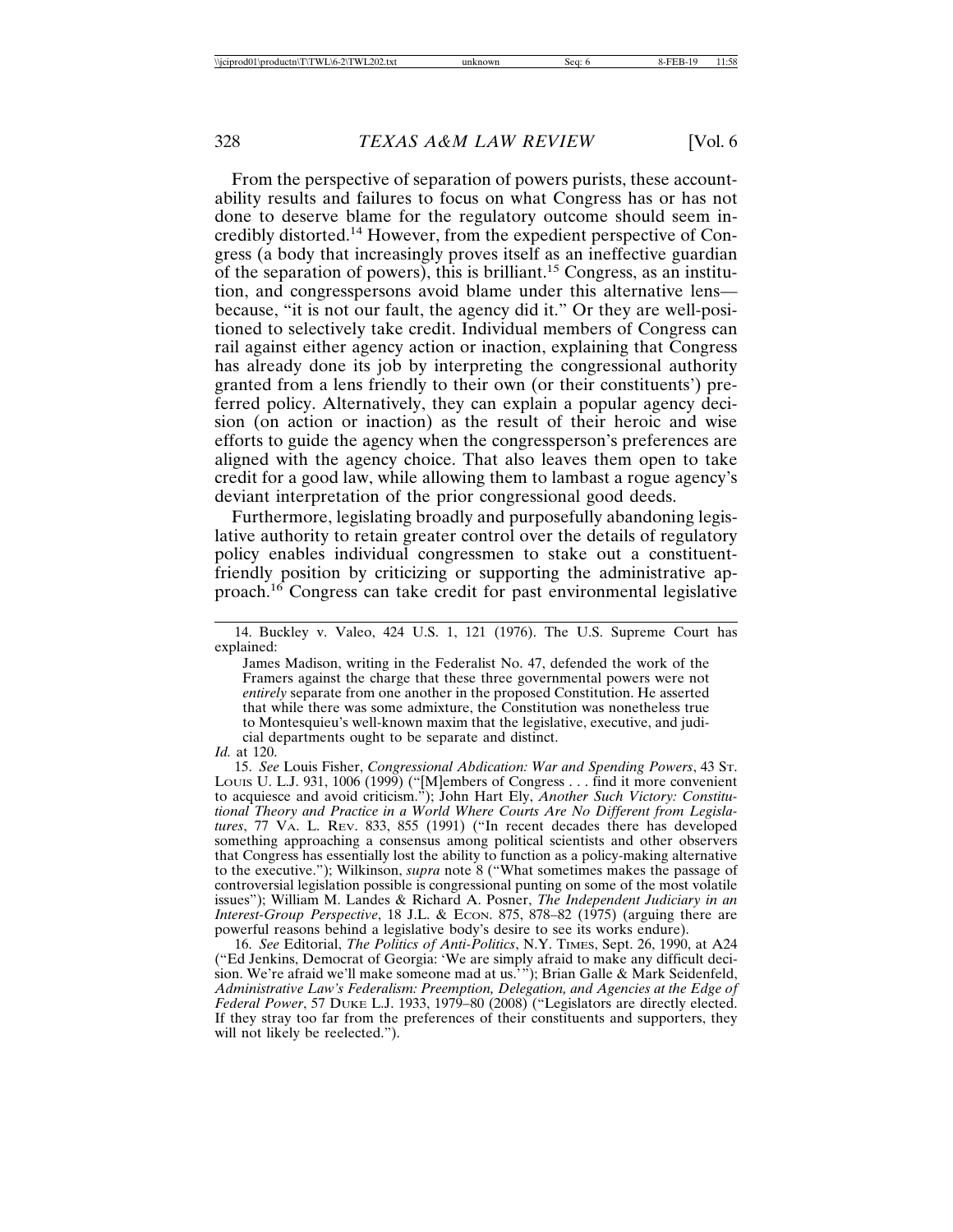successes (including when regulation implementation gains popular support and can be claimed as resulting from past legislative wisdom) while shifting blame to agencies when certain outcomes are unfavorable or when desired actions are not taken.

Moreover, when lawmaking without Congress becomes the norm, Congress is shielded from particularized accountability. Under such conditions, Congress is not forced to internalize the costs of gridlock—i.e., it is not forced to overcome gridlock and other barriers to legislation because it is called to account for, or correct the flaws of, its vague and incomplete laws at a sub-optimal level. When the public or others claim that agencies have gone too far, legislators can claim that they have already done their job and that any perversion of the congressional will is the result of non-compliant administrators. Because it is not regularly blamed for the lack of success in the environmental realm—or at least is not the primary culprit in much of popular opinion— Congress lacks proper motivation to overcome gridlock and pass new or amended environmental laws<sup>17</sup> or act to correct or direct agency actions.

Congress also escapes blame or seemingly anti-environmental action during certain administrations when the executive branch is receiving incoming fire about the President's environmental policies. This happens because members of Congress can claim they have done their job by passing general legislation, with the popular narrative crediting Congress for the law but blaming presidential administrations for perceived deficiencies in substance on-the-ground.18 More often than not, it is seen as the agency's fault or claimed that the administration overseeing the agency is to blame for regulating or for not regulating. That narrative benefits Congress. Why would Congress want to disrupt it?

Thus, in environmental law and elsewhere, $19$  we see a distinct kind of congressional ambition to shield Congress from accountability by strategically abdicating lawmaking authority—supplanting the Framers' anticipated ambition to erect strong fences around their claim on

<sup>17.</sup> This gridlock is often blamed for congressional inaction. *See* Michael J. Teter, *Gridlock, Legislative Supremacy, and the Problem of Arbitrary Inaction*, 88 NOTRE DAME L. REV. 2217, 2217–19 (2013).

<sup>18.</sup> Bill McKibben, *A Bad Day for the Environment, with Many More to Come*, NEW YORKER (Jan. 24, 2017), https://www.newyorker.com/news/news-desk/a-badday-for-the-environment-with-many-more-to-come [https://perma.cc/F75Y-PJ3V] (bemoaning President Trump's reversal of environmental protections); Timothy Cama, *EPA Chief: Obama Was No 'Environmental Savior'*, HILL (May 11, 2017, 1:25 PM), http://thehill.com/policy/energy-environment/332958-epa-chief-obama-wasnt-anenvironmental-savior [https://perma.cc/RQ97-6GVM]; Suzanne Goldenberg, *The Worst of Times: Bush's Environmental Legacy Examined*, GUARDIAN (Jan. 16, 2009, 10:45 AM), https://www.theguardian.com/politics/2009/jan/16/greenpolitics-george bush [https://perma.cc/M9DL-J66F].

<sup>19.</sup> Fisher, *supra* note 15, at 1006; *The Politics of Anti-Politics*, *supra* note 16, at A24.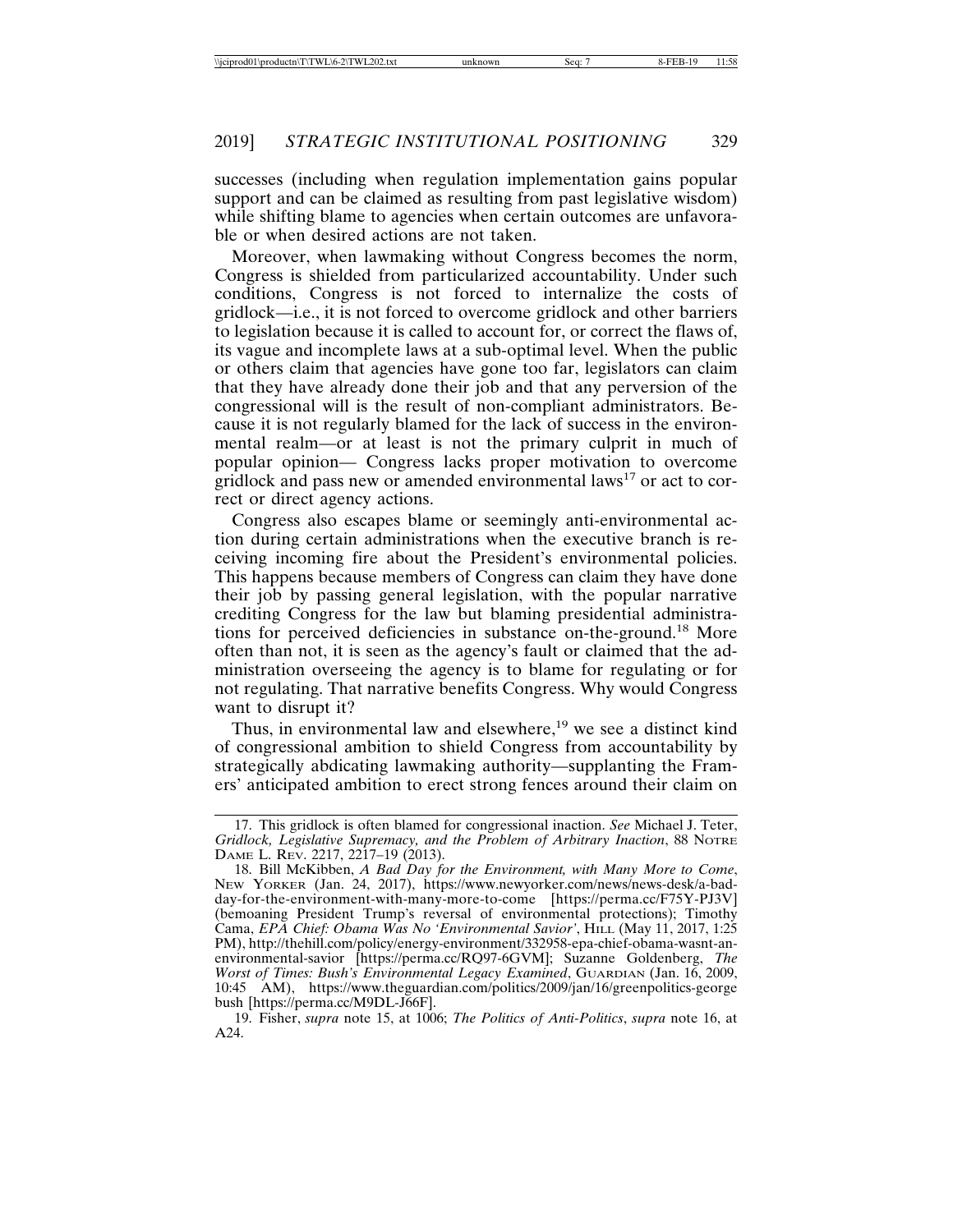*exclusive* legislative authority. Of course, it works all the better when the agencies become complicit in the process by themselves finding benefits in this altered allocation of power and control, as the next Part details.

#### IV. AGENCY INCENTIVES TO TAKE THE POWER THEY ARE ALLOWED

At the same time that Congress is willing to step back, agencies are willing to step in. There is strategic acceptance of enhanced lawmaking authority on the part of ambitious administrative agencies, willingly taking advantage of the opportunity to aggrandize its power. As Madison counseled, ambition counteracts ambition.<sup>20</sup> But make no mistake, ambition is all around, incentivizing strategic self-preservationist behavior. Sometimes actors might decide that self-preservation is best served by not grabbing all the power they might be able to access or assert. Yet when that happens, other actors with ambition for power (and seeing a way to enlarge their position) will fill the void. The authors of *The Federalist* understood this dance and that one branch will gladly lead and seize power when another branch demurs.

It is easy to beat up on administrative agencies for being too big and assertive—but can we really blame them? Are they not just acting like human beings—as rational power, influence, or wealth maximizers? Should we be surprised that they wish to position themselves for job security and perpetuate their existence?

Agency officials who take the openings that Congress is willing to give are rational power and influence maximizers within a competitive separation of powers arena. Alexander Hamilton observed in *Federalist No. 73* that agency restraint is directly proportional to the level of anticipated congressional reaction.21 Hamilton explained, "When men, engaged in unjustifiable pursuits, are aware that obstructions may come from a quarter which they cannot controul, they will often be restrained by the bare apprehension of opposition, from doing what they would with eagerness rush into, if no such external impediments were to be feared."<sup>22</sup>

Agencies benefit from this constitutional distortion too. Agencies get both the power and ability to implement their policy preferences through discretionary authority to act, to refrain from acting, and to reverse or alter course. Agencies and agency officials can champion whichever of those positions best suits their institutional and personal interests, yet they face much less political risk due to the insulation of their activities from direct electoral control.

<sup>20.</sup> THE FEDERALIST NO. 51 (James Madison), *supra* note 1, at 349.

<sup>21.</sup> THE FEDERALIST NO. 73 (Alexander Hamilton), *supra* note 1, at 498.

<sup>22.</sup> *Id.*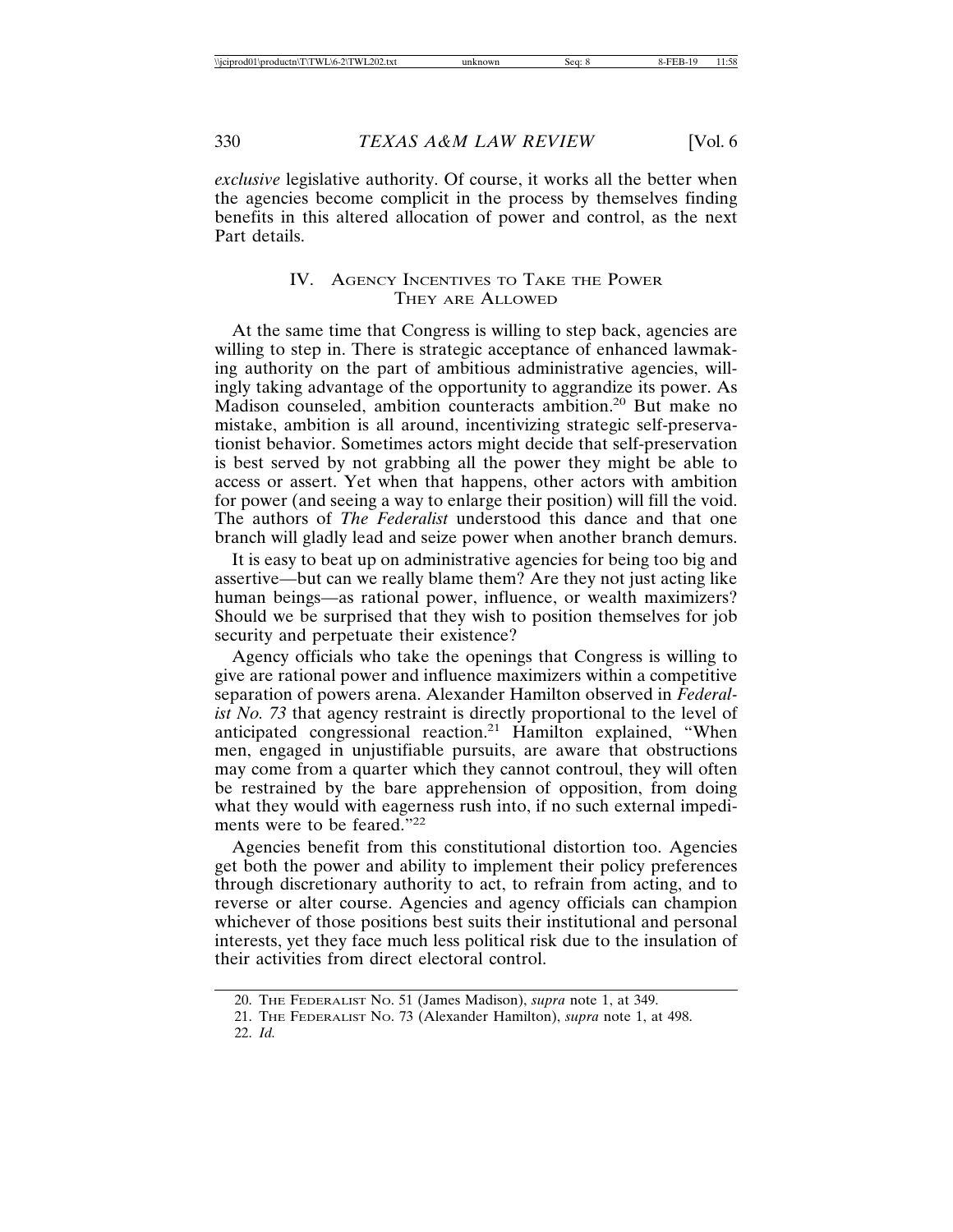Further, agencies have self-interested incentives to do so. Resistance mechanisms develop within agencies and agency officials to guard agency turf. Preferences for the status quo emerge that make agencies self-interested in erecting barriers to change. Government agencies and bureaucracies have demonstrated substantial capacity to resist adaptation in order to preserve or expand their core functions, structure, and identity. Bureaucracies and bureaucrats are self-interested. Studies conclude that bureaucracies exhibit tendencies to perpetuate themselves. Bureaucrats want to preserve job security; will work to justify their own existence; wish to capitalize on their developed, sometimes monopolistic expertise in a certain regulatory field (*i.e.*, they are the ones that know all the code to the regulatory machine); wish to expand their budgets; hope to expand personnel and thereby gain allies; desire an ever-broadening scope of authority; and otherwise wish to entrench themselves and solidify their reason for existence.23

More regulation equals more work, which expands the need and justification for the agency and its officials. Within such a framework, there is seldom an incentive to change regulatory structure and certainly even less so to change in a way that shrinks the size of the regulatory apparatus. Arnold and Gunderson recognize that there is a "bias in environmental law to protect presumed static economic efficiencies and to ignore dynamic relationships between economics and the environment,"24 concluding that "[a]t times, the legal system seems to operate as if its primary function is to promote the resilience of the legal system itself."<sup>25</sup>

William Niskanen and other economists and political scientists are not alone in recognizing this general human tendency. Take just one offbeat example. Internet technology expert Clay Shirky set off a buzz of discussion throughout the tech world in 2010 after uttering the words: "Institutions will try to preserve the problem to which they are the solution."26 He was not speaking about government bureaucra-

24. Craig Anthony (Tony) Arnold & Lance H. Gunderson, *Adaptive Law and Resilience*, 43 ENVTL. L. REP. 10426, 10429 (2013) (citing DAVID M. DRIESEN, THE ECO-NOMIC DYNAMICS OF ENVIRONMENTAL LAW (2003)).

25. *Id.*

26. This phrase was apparently first recorded, and therein dubbed "The Shirky Principle," by a columnist for the magazine *Wired* in Kevin Kelly, *The Shirky Principle*, TECHNIUM (Apr. 2, 2010), http://kk.org/thetechnium/2010/04/the-shirky-prin/ [https://perma.cc/PPD2-WZ88]; *see also* Mike Masnick, *Institutions Will Try to Preserve the Problem For Which They Are the Solution*, TECHDIRT (Apr. 9, 2010, 7:33

<sup>23.</sup> *See generally, e.g.,* WILLIAM NISKANEN, JR., BUREAUCRACY AND REPRESEN-TATIVE GOVERNMENT (1971) (examining the tendency for bureaucracies to seek to maximize their budgets and otherwise perpetuate their existence); William A. Niskanen, *Bureaucrats and Politicians*, 18 J.L. & ECON. 617, 618 (1975); William. A. Niskanen, *The Peculiar Economics of Bureaucracy*, 58 AM. ECON. REV. 293, 293 (1968); *see also* LUDWIG VON MISES, BUREAUCRACY 18–19 (1944) (comparing the relative efficiency of institutions driven by profit motives versus ineffective institutions driven by bureaucratic motives).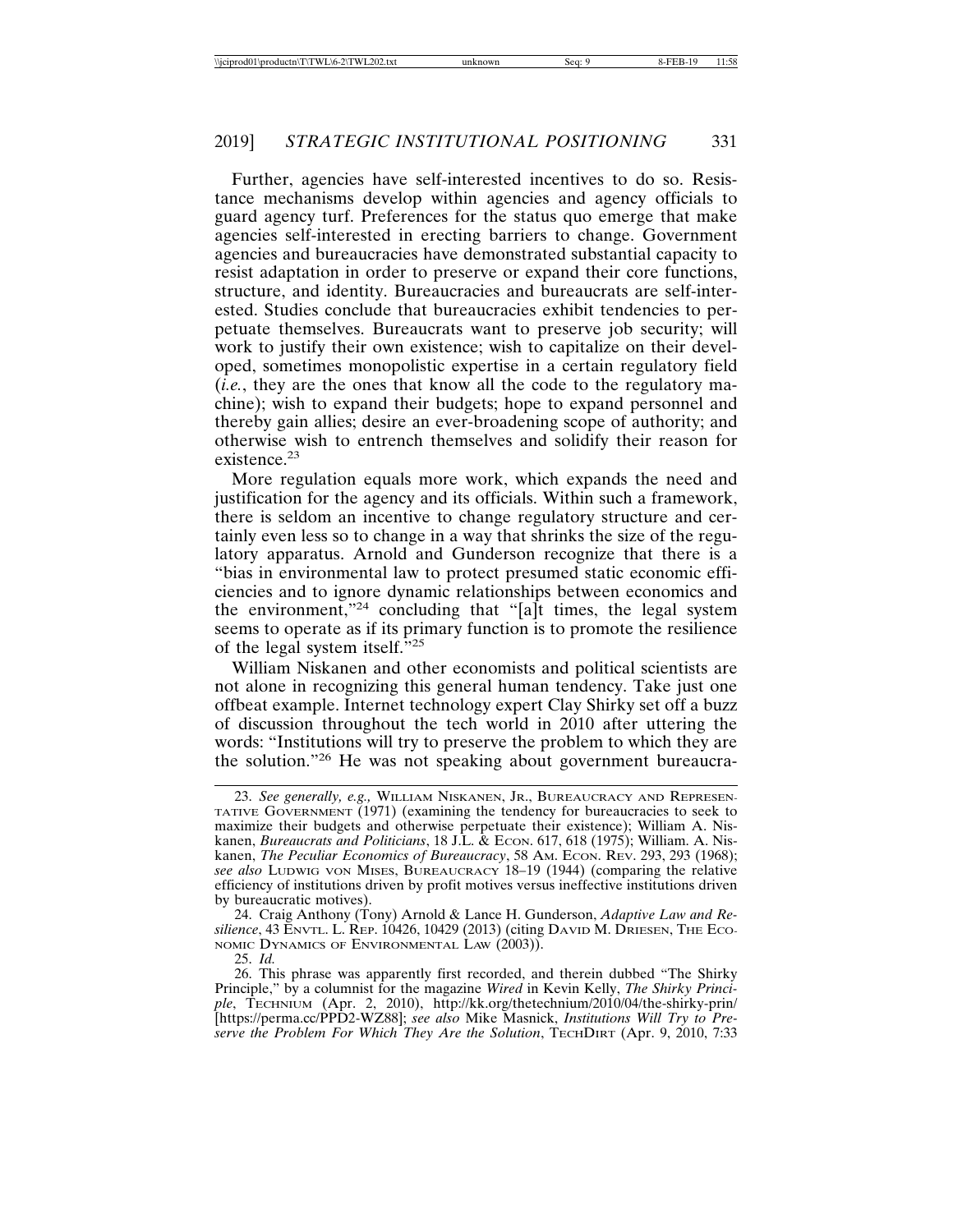cies,<sup>27</sup> but the point is powerful all the same. The issue is really a general one about tendencies in human nature. The point is that if the problems are solved or done more efficiently, or if Congress reins in agency discretion or authority, there will be less need for those tasked with solving the problem. Indeed, their usefulness may entirely disappear if the problem is completely eliminated or removed from their jurisdiction. Thus, officials who have the power within their grasp need to find a way to grab as much as they can and hang on, yet they also need the problem with which they are tasked to persist lest they outlive their usefulness.

The literature is rife with details about these stories on institutional dynamics. For this Essay's purposes, several examples from the environmental law and natural resources fields add to the mix of examples. Part V will include case studies that fit the strategic institutional positioning paradigm sketched in this Essay, while also using these examples to demonstrate additional lessons regarding the trend toward environmental policy without—or at least beyond—Congress's authority.

#### V. SELECTED ENVIRONMENTAL LAW CASE STUDIES IN STRATEGIC INSTITUTIONAL POSITIONING

This Part will turn to examples where natural resources and environmental policy illustrate these constitutional distortions. Section A will discuss more than a century of material regarding Congress's consideration of heightened protective status of public lands as National Monuments. Part B will look at the whirling world of word games associated with defining "waters of the United States" under the Clean Water Act ("CWA").

#### A. *Example 1: National Monuments*

One of the most controversial environmental issues straddling the Obama and Trump Administrations has been related to National Monuments, pursuant to the congressional authorization for their declaration under the Antiquities Act of 1906.28 President Obama's monuments encompassed more than 550 million acres of federal land and

AM), https://www.techdirt.com/articles/20100404/2112388868.shtml [https://perma.cc/ BK9N-B9W3].

<sup>27.</sup> Kelly, *supra* note 26 (relating to media, industry, and perhaps unions).

<sup>28.</sup> *See, e.g.*, Donald J. Kochan, *Midnight Monuments*, HILL (Oct. 3, 2016, 9:15 AM), https://thehill.com/blogs/congress-blog/energy-environment/298916-midnightmonuments [https://perma.cc/W2YM-E3BC]; Donald J. Kochan & Charles Wilkinson, *Midnight Monuments: The Antiquities Act and the Executive Authority to Designate National Monuments–Podcast*, FEDERALIST SOC'Y (Sept. 23, 2016), https://fedsoc.org/ commentary/podcasts/midnight-monuments-the-antiquities-act-and-the-executive-au thority-to-designate-national-monuments-podcast [https://perma.cc/6KRT-GETL] (summarizing some of the key issues and the debates on legal authority over monuments).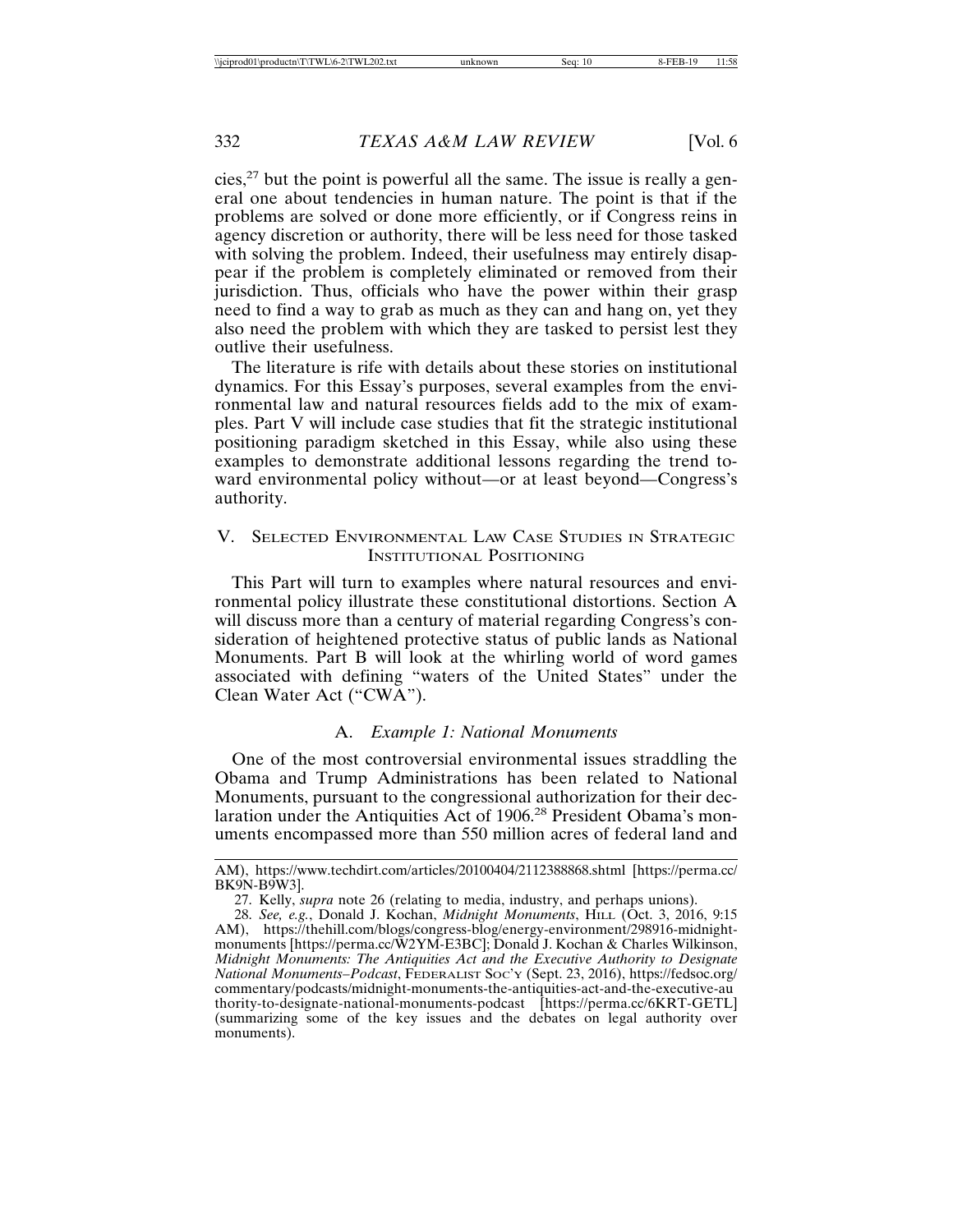water, double the amount of any preceding President.<sup>29</sup> There is no doubt this was an extraordinary use of the Antiquities Act's authority, but those who lodge complaints sometimes blame President Obama too quickly.

I contend that massive executive public lands withdrawals or National Monument designations are less concerning as acts of administrative excess than they are as troublesome examples of congressional failure. Even now, as the Trump Administration and Secretary Zinke have reconsidered and altered some of these monument designations,30 the entire blame/credit story in both the popular media and in most sophisticated policy debates is on how the Executive views its role and uses its authority—not on what Congress *has done* to empower such executive declarations with a long statutory leash and not on what Congress has *not done* to shorten the leash.

With the exception of some calls for executive restraint—for example, calls to let the Public Lands Initiative handle Utah issues<sup>31</sup>—most debates are over whether the Obama Administration went too far and whether the Antiquities Act is a one-way ratchet which the Trump Administration may use to undo or modify past-designated National Monuments.<sup>32</sup>

Many members of Congress cried foul against President Obama for his monument designations, $33$  and some others now cry foul against

30. Juliet Eilperin & Darryl Fears, *Interior Secretary Recommends Trump Alter at Least Three National Monuments, Including Bears Ears*, WASH. POST (Aug. 24, 2017), https://www.washingtonpost.com/news/energy-environment/wp/2017/08/24/interiorsecretary-recommends-trump-alter-a-handful-of-national-monuments-but-declinesto-reveal-which-ones/?utm\_term=.5fff37962a7d [https://perma.cc/D4NG-T4AA].

31. Robinson Meyer, *Obama's Environmental Legacy, in Two Buttes*, ATLANTIC (Dec. 30, 2016), https://www.theatlantic.com/science/archive/2016/12/obamas-environ mental-legacy-in-two-buttes/511889 [https://perma.cc/3GTG-HP4D]; Shawn Regan, *A Monumental Mistake*, NAT'L REV. (Feb. 14, 2017, 9:00 AM), https://www.nationalre view.com/2017/02/antiquities-act-outdated-progressive-law-bears-ears-national-monu ment [https://perma.cc/5XUT-VFBR].

32. *See generally, e.g.*, Mark Squillace, *The Monumental Legacy of the Antiquities Act of 1906*, 37 GA. L. REV. 473 (2003) [hereinafter Squillace*, Monumental Legacy*]; *see generally* Mark Squillace, et. al., *Presidents Lack the Authority to Abolish or Diminish National Monuments*, 103 VA. L. REV. ONLINE 55 (2017) [hereinafter Squillace et al., *Abolish or Diminish*]; John Yoo & Todd Gaziano, *Presidential Authority to Revoke or Reduce National Monument Designations*, 35 YALE J. REG. 617, 618–19 (2018).

33. Steve Sherman, *Scale Back President's Power to Create National Monuments*, WASH. EXAMINER (Aug. 12, 2017, 12:01 AM), https://www.washingtonexaminer.com/ scale-back-presidents-power-to-create-national-monuments [https://perma.cc/Y6EM-2SP8].

<sup>29.</sup> The Editorial Board, *Monuments Man*, N.Y. TIMES (Dec. 31, 2016), https:// www.nytimes.com/2016/12/31/opinion/sunday/monuments-man.html; *see also* Juliet Eilperin & Brady Dennis, *Obama Names Five New National Monuments, Including Southern Civil Rights Sites*, WASH. POST (Jan. 12, 2017), https://www.washingtonpost .com/national/health-science/obama-names-five-new-national-monuments-includingsouthern-civil-rights-sites/2017/01/12/7f5ce78c-d907-11e6-9a36-1d296534b31e\_story .html?utm\_term=.57bf99c1ad83 [https://perma.cc/AA9D-KTWD].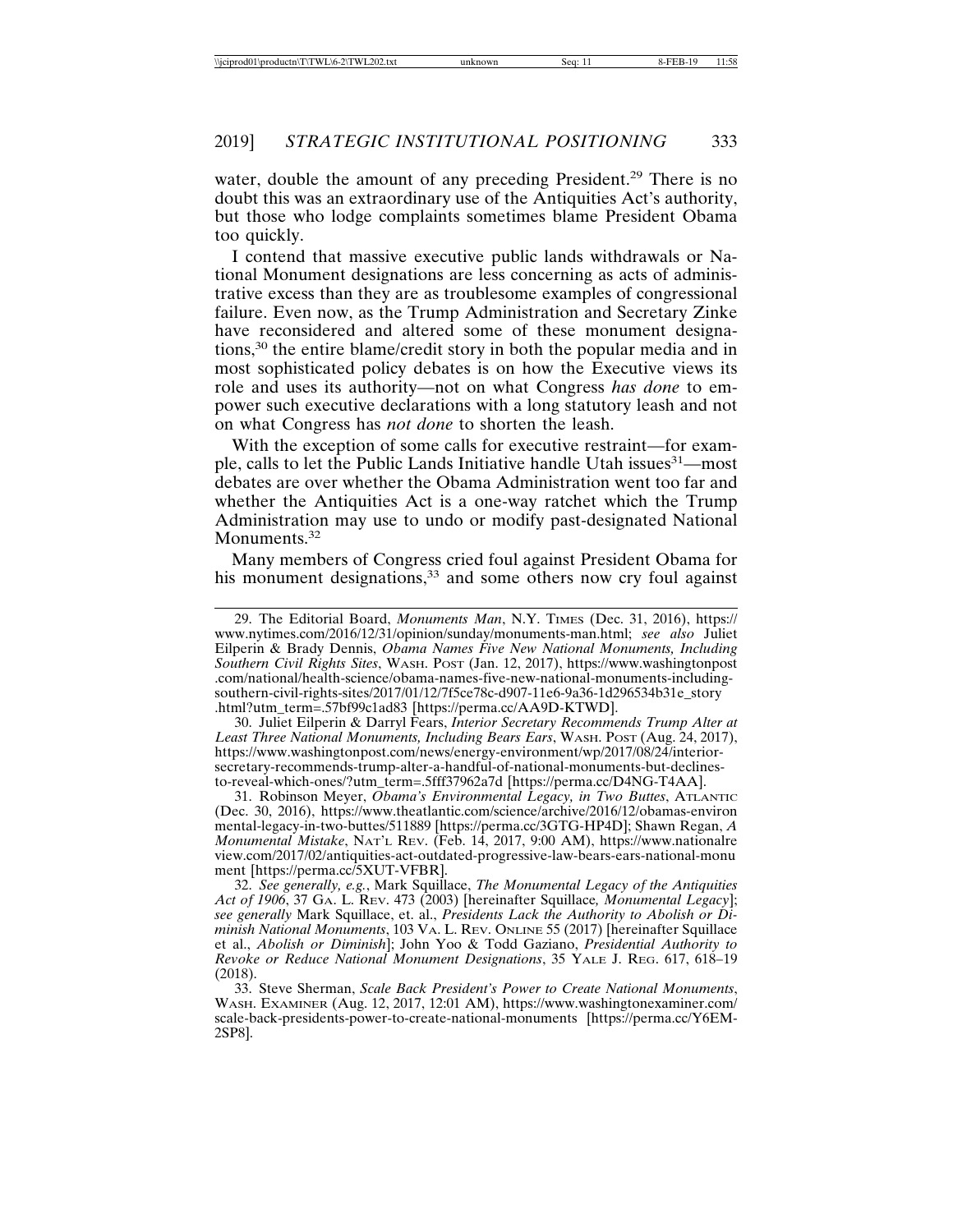the Trump Administration for its willingness to consider altering them34—yet very few have looked in the mirror and done anything to draft a new statute that would complete the work necessary to facilitate their preferred policy outcome that would constrain either category of presidential inclination. There have been momentary exceptions with some bills introduced in Congress, although one must question whether these have ever been considered serious efforts. For example, H.R. 3990, the "National Monument Creation and Protection Act," passed out of the Natural Resources Committee on October 11, 2017 by a twenty-three to seventeen vote.<sup>35</sup> Beyond promising a report to the full chamber recommending it for further consideration, not much further progress has been made.<sup>36</sup> Among its most significant changes to the Antiquities Act, it specifically would have excluded "natural geographic features" from the definition of objects of antiquity capable of justifying a designation and identifies (and I would say limits over the status quo) when a President may reduce the size of a monument (in a likely unconstitutional manner). I am skeptical that this bill would solve all of the monument problems even if it, or something like it, passed into law. More fundamentally, I am skeptical it could ever pass. There are traditionally high hurdles posed for high visibility moves that could be labelled anti-environmental—these provide opponents with good, effective soundbites while separation of powers principles are not well-suited to sound bite politics.

Perhaps H.R. 3990 was a recognition of congressional responsibility, at least among the twenty-three that voted for it. Nonetheless, the focal point for debate remains largely on administrative authority or abuse, despite the fact that the fault for this fiasco lies mostly with the U.S. Congress (of 1906) for delegating near plenary authority to a President to unilaterally convert normal public lands into high-level protected zones.

The problems with the initial enabling legislation begin with its text. The Antiquities Act of 1906 provides, in part, that "The President may, in the President's discretion, declare by public proclamation historic landmarks, historic and prehistoric structures, and other objects of historic or scientific interest that are situated on land owned or controlled by the Federal Government to be national monuments."<sup>37</sup> Presidents have interpreted this language as permitting proclamations

<sup>34.</sup> Julie Turkewitz & Lisa Friedman, *Interior Secretary Proposes Shrinking Four National Monuments*, N.Y. TIMES (Aug. 24, 2017), https://www.nytimes.com/2017/08/ 24/us/bears-ears-utah-monument.html?login=email&auth=login-email [https://perma .cc/HA8Y-H36D].

<sup>35.</sup> National Monument Creation and Protection Act, H.R. 3990, 115th Cong. (2017).

<sup>36.</sup> *H.R. 3990: National Monument Creation and Protection Act*, GOVTRACK, https://www.govtrack.us/congress/bills/115/hr3990 (last updated Oct. 6, 2017) [https:// perma.cc/NUR6-7QMK].

<sup>37. 54</sup> U.S.C. § 320301 (2014).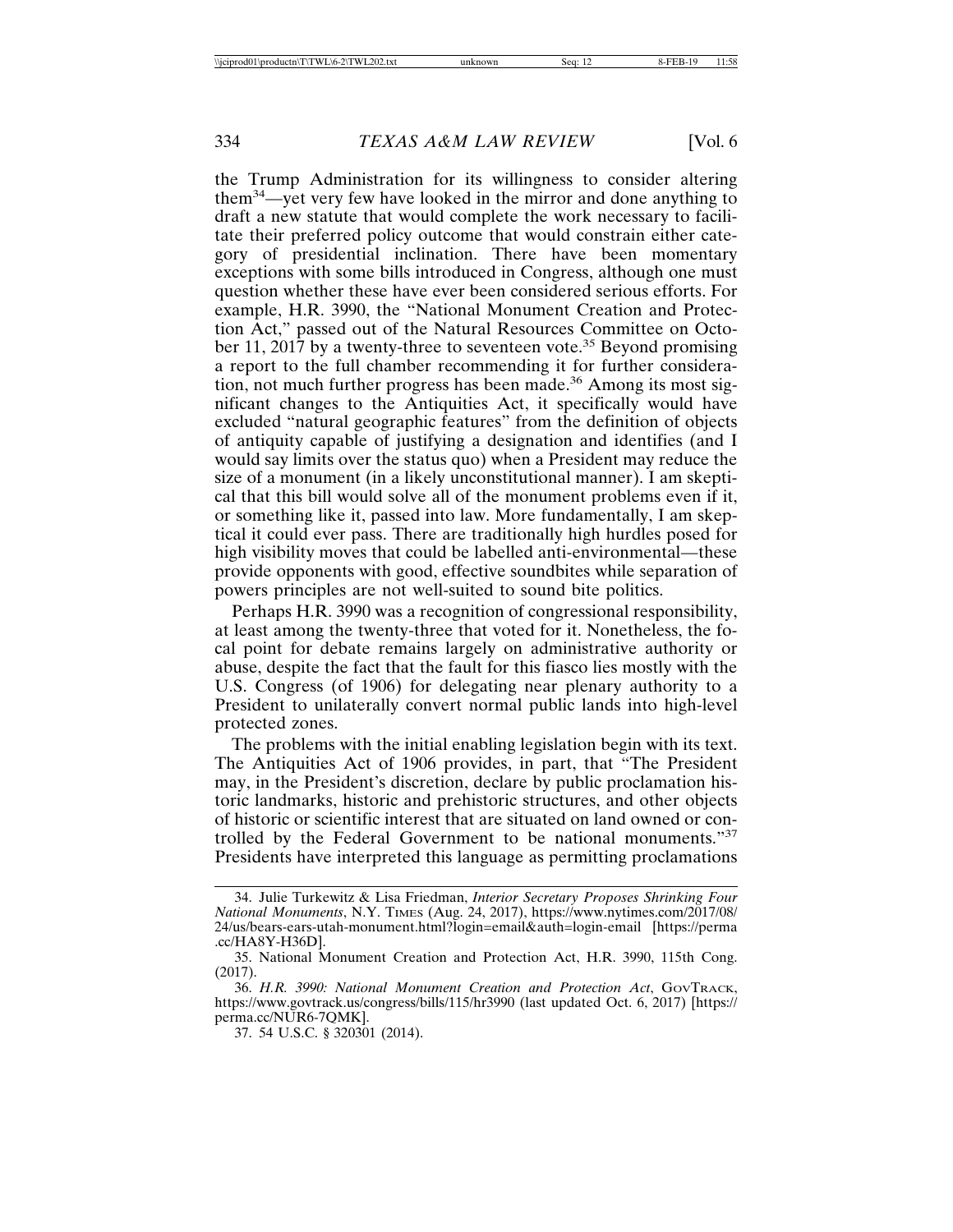of monuments for the preservation of places of *natural significance*, often the most controversial ways the Act is used.<sup>38</sup>

Congress primarily *intended* the Antiquities Act to be an anti-looting statute that would allow the President to prevent the plunder and irreparable loss of artifacts and other national treasures. But the loose and poorly drafted language of the Antiquities Act does not compel such a limited mandate.<sup>39</sup>

We should not be surprised that presidents interpret the authority broadly and that President Obama used it to designate as much as he did. *Most* presidents have similarly felt unconstrained by the Act's original purposes, instead accepting the invitation to preservationist power afforded by the ill-drafted text.<sup>40</sup>

With the massive Obama-era monuments, popular outcry did not blame Congress for creating the Antiquities Act, and few blamed Congress for not passing laws to *limit* the Antiquities Act. Instead, the blame went to President Obama for his interpretation of Congress's poorly drafted words.<sup>41</sup>

Some have refrained from the temptation of the national monument grant, such as Richard Nixon, Ronald Reagan, and George H.W. Bush. $^{42}$  It is likely that these Presidents saw more benefit and expansion of their influence from receiving support from their base voters by not using their power. But Teddy Roosevelt set the practical precedent by robustly invoking his newfound power as soon as it passed Congress.<sup>43</sup>

There is a strong argument that Congress lacks the authority to delegate its power as broadly as some have construed the Antiquities Act.<sup>44</sup> The U.S. Constitution's Property Clause commits to Congress

.html [https://perma.cc/F7MH-NLUP] ("Obama's Monument proclamations . . . do not represent the interests of the people."); H. Sterling Burnett, *Obama's Dangerous Use of the National Monument Law*, FORBES (Oct. 12, 2016, 10:00 AM), https://www .forbes.com/sites/realspin/2016/10/12/obamas-dangerous-use-of-the-national-monu

ment-law/#39fff5274122 [https://perma.cc/PTC2-L2XN] ("The Antiquities Act is one of the most ill-considered laws ever written . . . . Many presidents have used [the Act], but none have done so more often or with such recklessness as Obama has."); Gregory Korte, *Obama's National Monuments Are About More Than Conservation*, USA TODAY (June 26, 2016, 4:19 PM), https://www.usatoday.com/story/news/politics/2016/ 06/26/obamas-national-monuments-more-than-conservation/82931356 [https://perma .cc/W8WC-GHR6] (claiming an Obama designation "exemplifies the president's complete disregard for the legislative process").

42. Korte, *supra* note 41.

44. *See* Squillace et al., *Abolish or Diminish*, *supra* note 32, at 56; Robert T. Anderson, *Protecting Offshore Areas from Oil and Gas Leasing: Presidential Authority*

<sup>38.</sup> Squillace, *Monumental Legacy*, *supra* note 32, at 485–99.

<sup>39.</sup> *See id.* at 482.

<sup>40.</sup> *See id.* at 490–514.

<sup>41.</sup> Andrew O'Reilly, *Ranchers Spar with Obama Over National Monuments in Utah and Nevada*, FOX NEWS (Jan. 5, 2017), http://www.foxnews.com/politics/2017/01/ 05/ranchers-spar-with-obama-over-new-national-monuments-in-utah-and-nevada

<sup>43.</sup> Squillace, *Monumental Legacy*, *supra* note 32, at 490.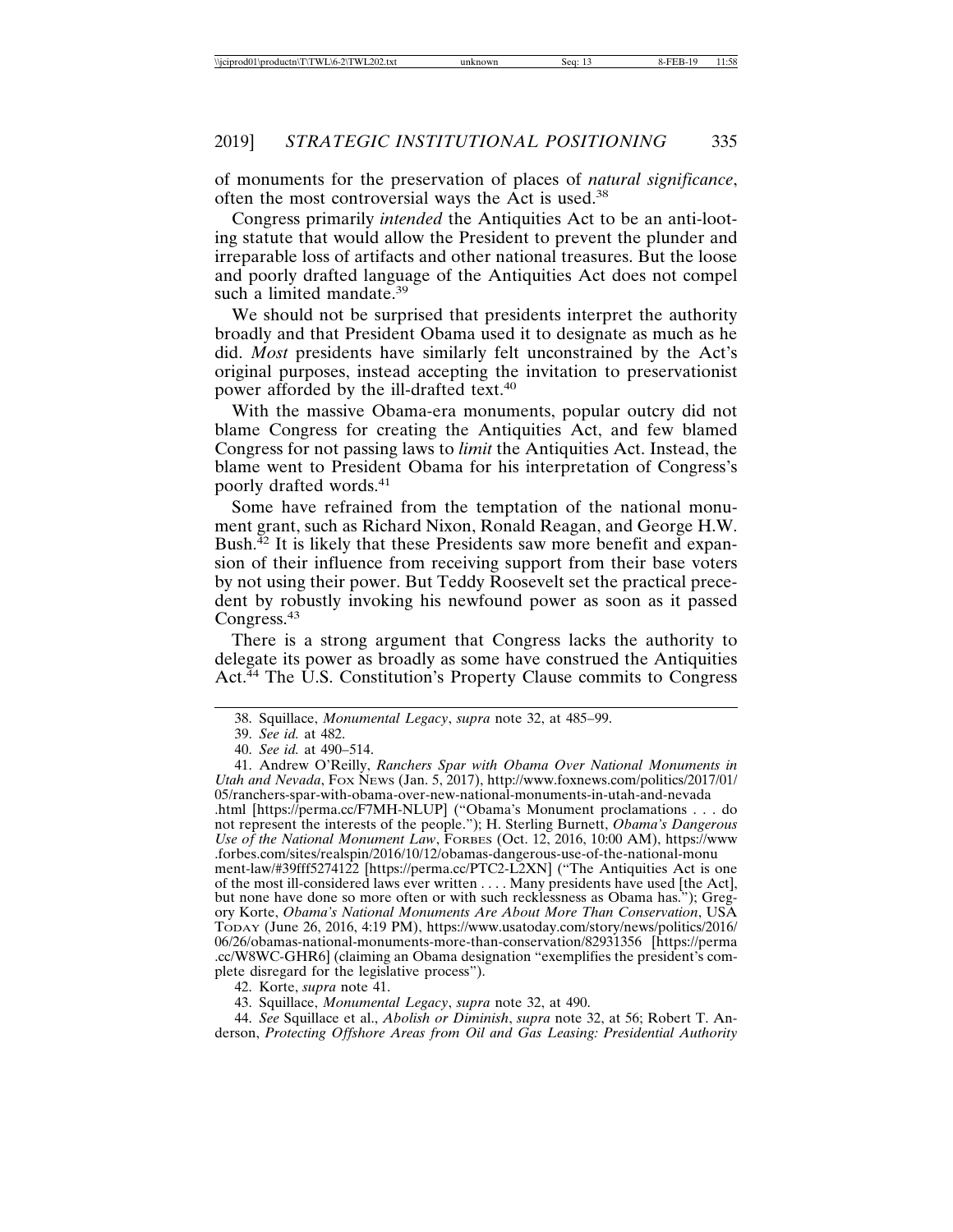the "power to dispose of and make all needful Rules and Regulations respecting the Territory or other Property belonging to the United States."45 When the Antiquities Act is broadly construed, it lacks any discernible, intelligible principle that would constrain the executive branch's exercise of monument designation power.<sup>46</sup> Congress thus abdicates its responsibility to manage federal lands. That should make the broad interpretation unconstitutional, but courts to date have not taken such a stance in the few cases that have challenged monument designations. Furthermore, each new Congress has largely acquiesced in the generous interpretation. If the power of the President were constrained by the motivating purpose rather than the text of the Antiquities Act, we might see fewer, more thoughtful designations.

The lack of congressional or even normal agency involvement in monument designations sacrifices beneficial deliberation and makes them a less transparent means of preserving natural resources. Notable examples where this charge has been levied include the controversial 1.9 million-acre Grand Staircase-Escalante monument designated by President Clinton and the Bears Ears Monument designated by President Obama.

Deliberative processes are designed to better appreciate the complexities involved in federal land management. Blanket, broad-based protective status for large, uninterrupted chunks of property is not always the wisest way to balance competing policy objectives.

Saying no to a broad presidential authority to proclaim national monuments does not mean saying no to conservation. Public lands statutes already authorize executive agencies to manage lands according to democratically-established standards.47 These include the ability to install limits on certain uses of the federal lands portfolio to accomplish preservation and conservation goals, subject to public participation requirements and judicial review. Moreover, when areas truly need high-level protective status, Congress may (and has) exercised its Property Clause power and shown the competency to confer special protective status when prudent, such as through the creation of national parks and wilderness areas.<sup>48</sup>

But Congress has not shown a propensity to exercise this highlyspecific constitutional responsibility and has not guarded against the creation of de facto national parks by near executive fiat under cover

*Under the Outer Continental Shelf Lands Act and the Antiquities Act*, 44 ECOLOGY L.Q. 727, 746 (2018).

45. U.S. CONST. art. IV, § 3, cl. 2.

46. Whitman v. Am. Trucking Ass'ns, 531 U.S. 457, 474 (2001) (articulating the "intelligible principle" standard for nondelegation doctrine regarding the requirement that congressional delegations of authority need to include such guidance).

47. *See, e.g.*, Federal Land Management Policy Act (FLPMA), 43 U.S.C. § 1701 (2012).

48. National Park System, 54 U.S.C. §§ 100101–104907 (2012); National Wilderness Preservation System, 16 U.S.C. §§ 1131–36 (1964).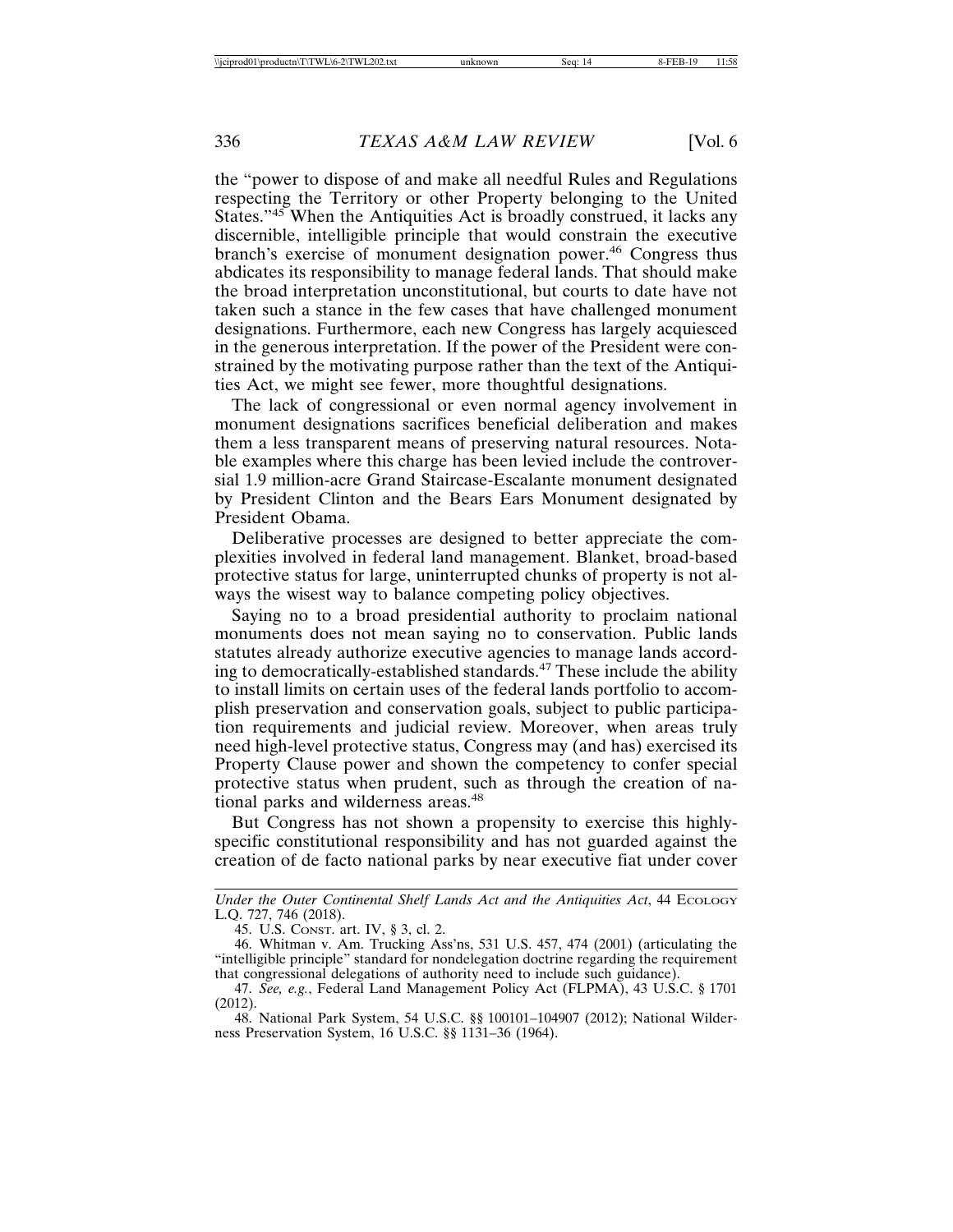of the Antiquities Act. A substantial number of parks have been created by "upgrading" designated national monuments. This is arguably because the marginal change in status comes with less disruption to other productive users of land who have already seen their uses curtailed by the executive action. The protection/development or use equilibrium has already shifted, such that the notch up to National Park status has only marginal impact over the new monument-based status quo.49 This is unlike an immediate change to a National Park from general public or private lands by Congress—something which would involve much larger pools of political capital because it would be a far greater change away from the status quo and bring with it the costs generally suffered when Congress must make and defend a choice.

Until the Antiquities Act is repealed or amended, we must rely on Presidents to exercise self-restraint and see the wisdom of more participatory mechanisms to achieve conservation aims. But given our human nature to exercise whatever authority we are given or can get away with,<sup>50</sup> those worried about the excess of presidential power to proclaim national monuments should direct less attention at changing the decisions of the individual, and more at Congress to change the law that permits—indeed invites—those proclamations.

\*\*\*

From the strategic institutional positioning perspective, the National Monuments story is predictable. For those in Congress whose preferences are aligned with broad National Monument designations, they can claim that they gave the Executive authority to so designate and share in the political advantages of a designation should they wish to do so. Or, those whose constituents oppose national monuments can claim that the administrative action has failed to honestly adhere to the limits of the congressional legislation and tell their constituents that the President is to blame. The less-immediately-accessible reasons to blame Congress for creating the opening for the President, and the behind-the-clouds fact that Congress could close the door on the presidential authority if it really wished to fix the problem, stay obscured.

<sup>49.</sup> Robert W. Righter, *National Monuments to National Parks: The Use of the Antiquities Act of 1906*, NAT'L PARK SERV. (Aug. 1989), https://www.nps.gov/parkhistory/hisnps/npshistory/righter.htm#2 [https://perma.cc/PZC5-AWRQ].

<sup>50.</sup> *See, e.g.*, Ronald Reagan, A Time for Choosing, Address on Behalf of Senator Barry Goldwater (Oct. 27, 1964) (transcript available at Ronald Reagan, *A Time for Choosing*, AM. RHETORIC, https://www.americanrhetoric.com/speeches/ronaldreagan atimeforchoosing.htm [https://perma.cc/U9XF-N4G3]) ("No government ever voluntarily reduces itself in size. Governments' programs, once launched, never disappear. Actually, a government bureau is the nearest thing to eternal life we'll ever see on this earth.").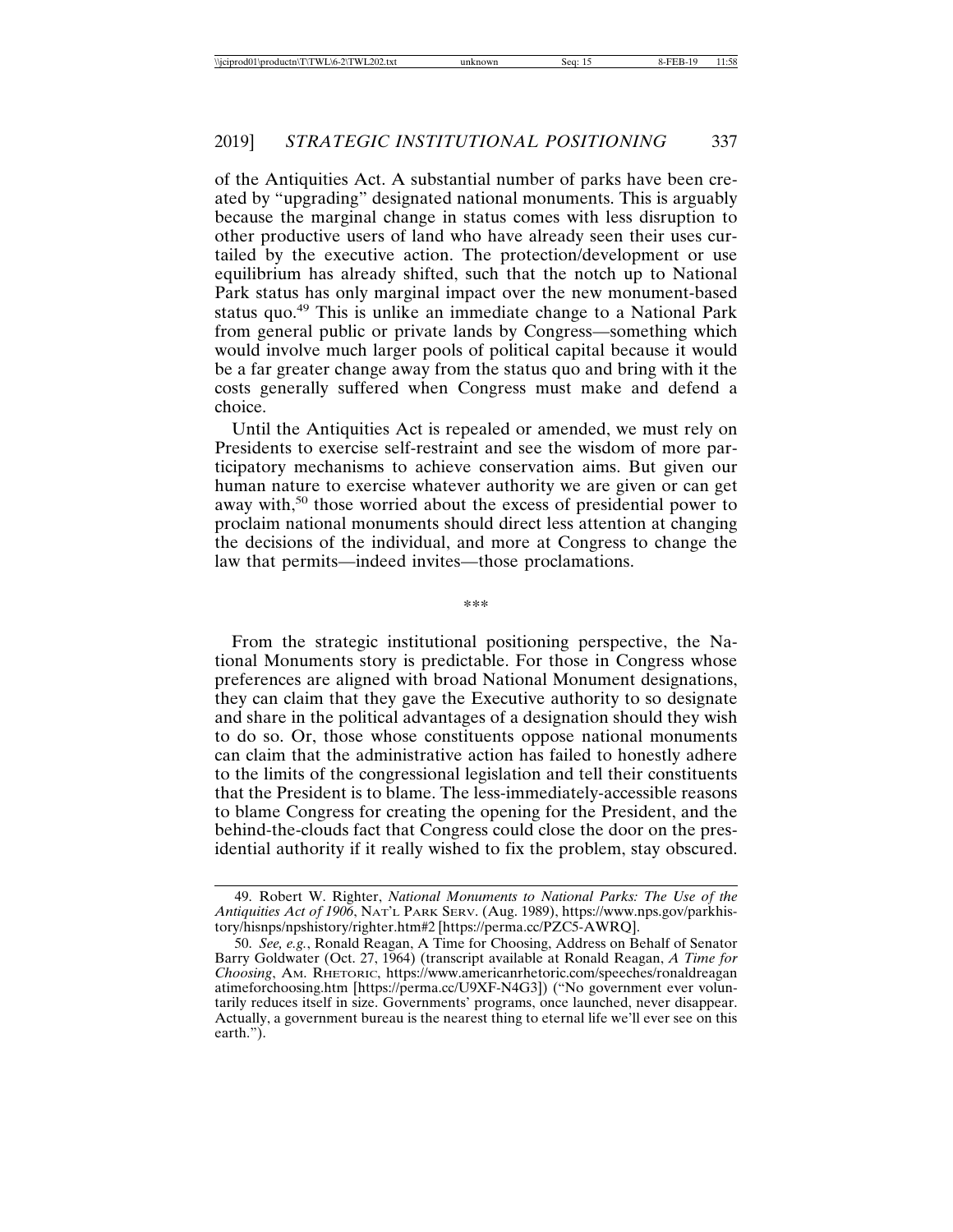#### B. *Example 2: Waters of the United States*

Although this Essay could catalog many examples that fit into the strategic abdication frame, it will limit its analysis to just one other example—the  $CWA^{51}$  and the meaning of the phrase "Waters of the United States,"52 or WOTUS as it has become its popularly used acronym.

The CWA gives the Environmental Protection Agency ("EPA") and the U.S. Army Corps of Engineers ("Corps") jurisdiction to regulate discharges and other activities related to "navigable waters," a phrase which the CWA—in a manner far from a fount of clarity defines as "waters of the United States."53 "Waters of the United States" is thereafter not defined in the CWA. Hence, courts and the relevant agencies have struggled to define its meaning, and its malleability has allowed for agencies to inject substantial policy preferences.

Across the past forty-plus years, the U.S. Supreme Court has generated a convoluted ping pong match of opinions, volleying between wide and narrow interpretations of "waters of the United States" but ultimately driven by the agencies themselves politicizing the term.<sup>54</sup> Yet Congress has not intervened with corrective amendments that assert its authority to define such a critical term. Rather than retake its authority, most members of Congress critique the agency decisions as deviant or consistent, depending on the baggage they want the term to carry.

In a 2015 rulemaking, the EPA and Corps happily exploited the judicial uncertainty of meaning by adopting a dramatically broad, new administrative definition of  $\overline{WOTUS}$ .<sup>55</sup> Amongst numerous challenges in different courts,<sup>56</sup> the U.S. Court of Appeals for the Sixth Circuit staved the 2015 Rule.<sup>57</sup> But in January 2018, the U.S. Supreme Court

55. Clean Water Rule: Definition of "Waters of the United States", 80 Fed. Reg. 37054, 37054-101 (June 29, 2015) (to be codified at 33 C.F.R. pt. 328, 40 C.F.R. pts. 110, 112, 116, 117, 122, 230, 232, 300, 302, and 401).

56. *See, e.g.*, North Dakota v. U.S. E.P.A., 127 F. Supp. 3d 1047, 1047 (D.N.D. 2015) (enjoining applicability of the 2015 WOTUS Rule in 13 States).

57. *In re* E.P.A., 803 F.3d 804, 805, 809 (6th Cir. 2015), *vacated sub nom.*, *In re* United States Dep't of Def., 713 F. App'x. 489 (6th Cir. 2018).

<sup>51.</sup> Water Pollution Prevention and Control Act, 33 U.S.C. §§ 1251–1388 (2012).

<sup>52.</sup> *Id.* §§ 1311(a), 1344(a), (d), 1362(7).

<sup>53.</sup> *Id.*

<sup>54.</sup> Rapanos v. United States, 547 U.S. 715, 722–24 (2006); Solid Waste Agency of N. Cook Cty. v. U.S. Army Corps of Eng'rs, 531 U.S. 159, 162–64 (2001); United States v. Riverside Bayview Homes, Inc., 474 U.S. 121, 123–24 (1985); *see also* Berkolow, *Much Ado About Pluralities: Pride and Precedent Amidst the Cacophony of Concurrences, and Re-Percolation After Rapanos*, 15 VA. J. SOC. POL'Y & L. 299, 314–15 (2008).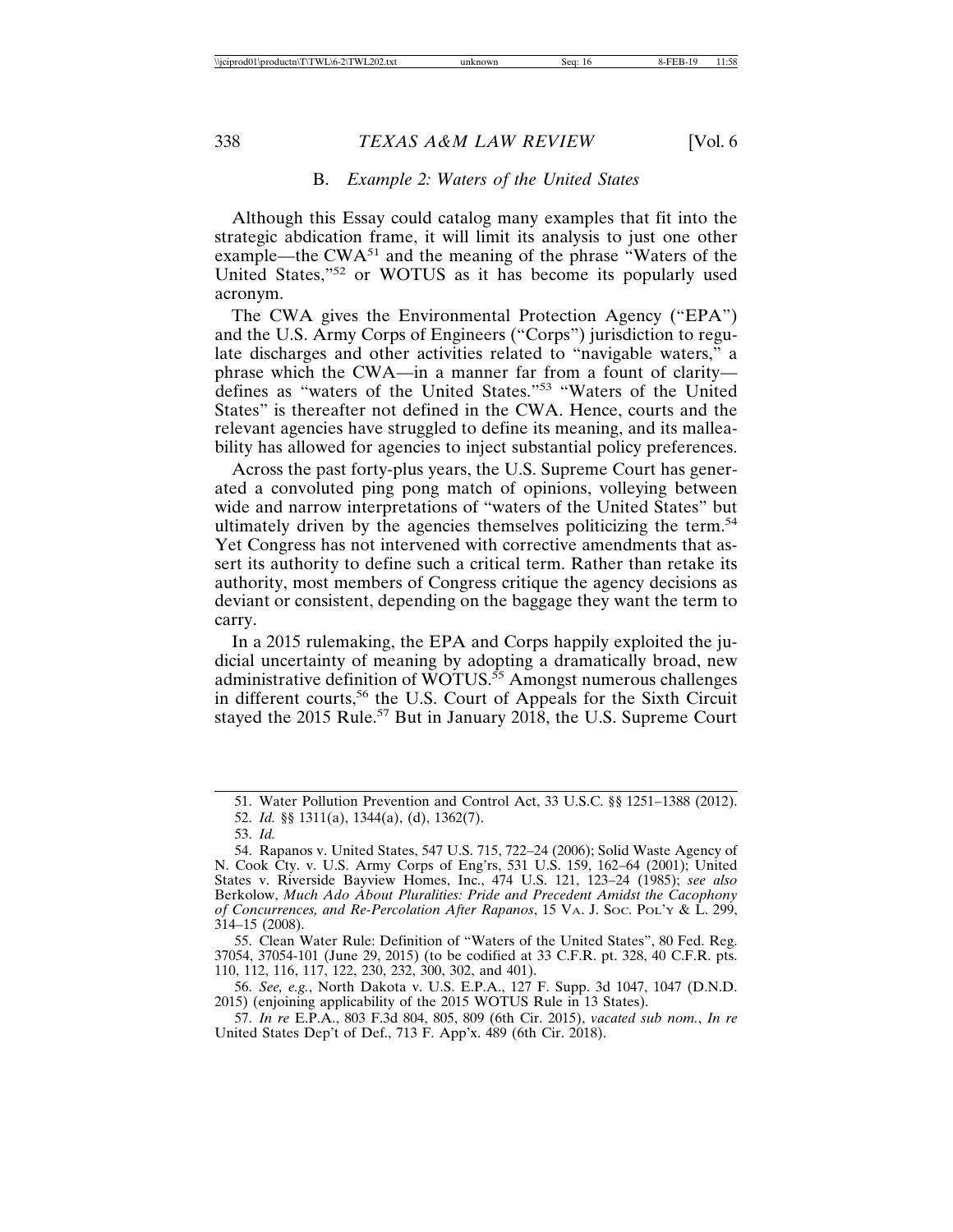ruled that the Sixth Circuit lacked jurisdiction,58 and the Sixth Circuit vacated its stay.<sup>59</sup>

Whatever "waters of the United States" means under the CWA, it cannot possibly mean what the Obama Administration defined it to mean in its 2015 WOTUS Rule. The Trump Administration EPA and Corps are now undergoing rulemaking to rescind the 2015 rule and conducting "a substantive re-evaluation of the definition of 'waters of the United States.'"<sup>60</sup>

Although the Trump Administration is engaged in rulemaking to volley with a new administrative interpretation once again, the problem cries out for legislative clarification.<sup>61</sup> Even a brief glimpse at the regulatory and judicial dockets reveals why. Indeed, the regulatory waves in the years since the onset of the Trump Administration are dizzying. The comment period on the Trump Administration's proposed Step One Rule—the repeal rule with recodification of the preexisting rules, themselves problematic—closed on September 27,  $2017$ ;<sup>62</sup> but the EPA and Corps issued a supplemental notice seeking additional comments on the repeal rule in July 2018, with the comment period closing in August 2018.<sup>63</sup> Step Two—a new definition of "waters of the United States"—is still to come. In November 2017, the EPA and Corps also issued a press release announcing that they would publish a new, separate proposal to amend the effective date of the 2015 rule, separate and apart from the rulemaking process to formally repeal the 2015 rule—with a very short twenty-one-day comment period.64 That "suspension rule" was finalized and published in the Fed-

59. *In re* U.S. Dep't of Def., 713 F. App'x. 489, 490 (6th Cir. 2018).

60. Dep't of Def., Dep't of the Army Corps of Eng'rs, *Definition of "Waters of the United States"*—*Recodification of Pre-Existing Rules* (June 27, 2017), https://www.goo gle.com/url?sa=t&rct=j&q=&esrc=s&source=web&cd=1&cad=rja&uact=8&ved=2a hUKEwik-M3MhtTcAhXmjFQKHdAlCEIQFjAAegQIABAC&url=https%3A%2F %2Fwww.epa.gov%2Fsites%2Fproduction%2Ffiles%2F2017-06%2Fdocuments%2F wotus\_prepublication\_version.pdf&usg=AOvVaw30Jq62L82gfA7ZBuIoIGOK [https://perma.cc/E6W9-6YTX].

61. For more details on the 2015 WOTUS Rule, see Daren Bakst, et al., *Restoring Meaningful Limits to "Waters of the United States"*, REG. TRANSPARENCY PROJECT (Sept. 26, 2017), https://regproject.org/wp-content/uploads/RTP-Energy-Environ ment-Working-Group-Paper-WOTUS.pdf [https://perma.cc/AK87-CTDL].

62. ENVTL. PROT. AGENCY, *Supplemental Notice: Definition of "Waters of the United States"*—*Recodification of Preexisting Rule*, https://www.epa.gov/wotus-rule/ supplemental-notice-definition-waters-united-states-recodification-preexisting-rule (last updated July 12, 2018) [https://perma.cc/E3FF-5BVQ].

63. Definition of "Waters of the United States"—Recodification of Preexisting Rule, 83 Fed. Reg. 32227, 32227 (proposed July 12, 2018) (to be codified at 33 C.F.R. pt. 328, 40 C.F.R. pts. 110, 112, 116, 117, 122, 230, 232, 300, 302, and 401).

64. ENVTL. PROT. AGENCY, *EPA and the Army Propose to Amend the Effective Date of the 2015 Rule Defining "Waters of the United States"* (Nov. 16, 2017), https://

<sup>58.</sup> Nat'l Ass'n of Mfrs. v. Dep't of Def., 138 S. Ct. 617, 634 (2018) ("Ultimately, the Government's policy arguments do not obscure what the statutory language makes clear: Subparagraphs  $(E)$  and  $(F)$  do not grant courts of appeals exclusive jurisdiction to review the WOTUS Rule.").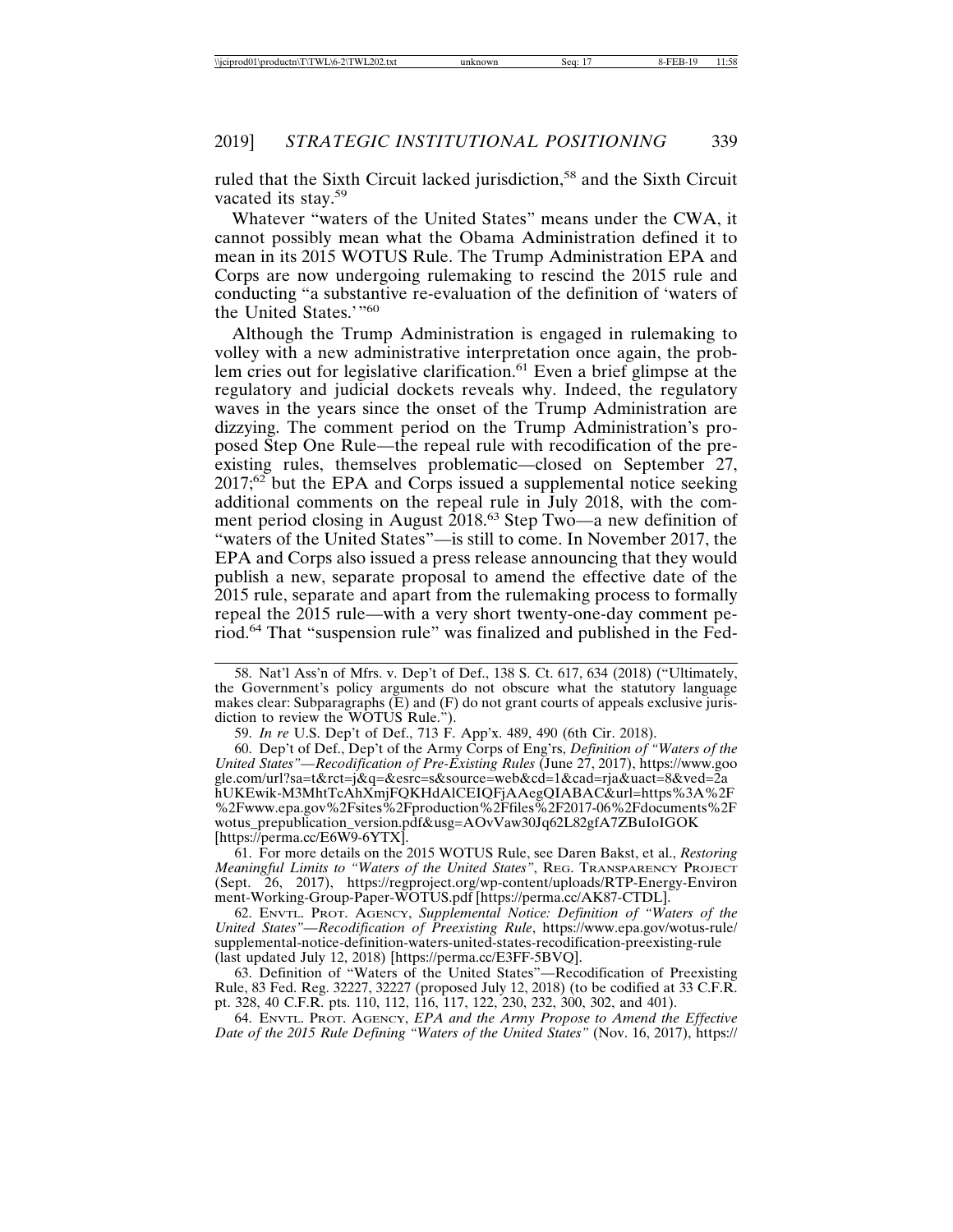eral Register in February 2018.65 But the rule was challenged in court and the U.S. District Court for the District of South Carolina invalidated the suspension rule in August 2018.<sup>66</sup> As of this writing, that case is on appeal. Suffice it to say, it will be a long time before the waves calm enough to see where the WOTUS Rule settles and what the current definition of "waters of the United States" will be. Yet the very occurrence of so much litigation and attempted administrative solutions is clear proof that this is congressionally-created chaos intensified by Congress abstaining from passing clarifying intervening legislation.

For decades now, the phrase "waters of the United States" in the CWA has been a catalyst for debates that implicate countless pressure points in our system of law and policy. Most directly, the debate is about the meaning of WOTUS. Related is whether a definite meaning for those words can be found at all in the CWA using ordinary methods of statutory interpretation.67 This leads to questions about the appropriate methodology courts should employ for interpreting statutory text, an exercise which necessarily entails broad administrative and constitutional law questions of what to do in the face of ambiguity, including how much deference to afford administrative agencies. The resulting confusion surrounding statutory interpretation also invites the question—where is Congress? Why is it forcing the courts to struggle through all those steps? Why has it hardly passed any serious environmental legislation since the 1970s? And why has it not updated and clarified statutes that are filled with unclear mandates susceptible to abusive administrative interpretations that generate substantial uncertainty? Should Congress be able to pass the buck by legislating in such vague terms so that agencies have almost unlim-

www.epa.gov/newsreleases/epa-and-army-propose-amend-effective-date-2015-ruledefining-waters-united-states [https://perma.cc/B243-QDN7].

<sup>65.</sup> Definition of "Waters of the United States"—Addition of an Applicability Date to 2017 Clean Water Rule, 83 Fed. Reg. 5200 (Feb. 6, 2018) (to be codified at 33 C.F.R. pt. 328, 40 C.F.R. pts. 110, 112, 116, 117, 122, 230, 232, 300, 302, and 401).

<sup>66.</sup> S.C. Coastal Conservation League v. Wheeler, No. 2:18-cv-00330-DCN, slip op. at 2, 18 (D.S.C. Aug. 16, 2018).

<sup>67.</sup> *See, e.g.*, Rapanos v. United States, 547 U.S. 715, 734 (2006) ("In applying the definition to 'ephemeral streams,' 'wet meadows,' storm sewers and culverts, 'directional sheet flow during storm events,' drain tiles, man-made drainage ditches, and dry arroyos in the middle of the desert, the Corps has stretched the term 'waters of the United States' beyond parody. The plain language of the statute simply does not authorize the 'Land of Waters' approach to federal jurisdiction."); Solid Waste Agency of N. Cook Cty. v. U.S. Army Corps of Eng'rs, 531 U.S. 159, 170–71 (2001) ("Beyond Congress' desire to regulate wetlands adjacent to 'navigable waters,' respondents point us to no persuasive evidence that the House bill was proposed in response to the Corps' claim of jurisdiction over nonnavigable, isolated, intrastate waters or that its failure indicated congressional acquiescence to such jurisdiction."); United States v. Riverside Bayview Homes, Inc., 474 U.S. 121, 134 (1985) ("We cannot say that the Corps' conclusion that adjacent wetlands are inseparably bound up with the 'waters' of the United States . . . is unreasonable.").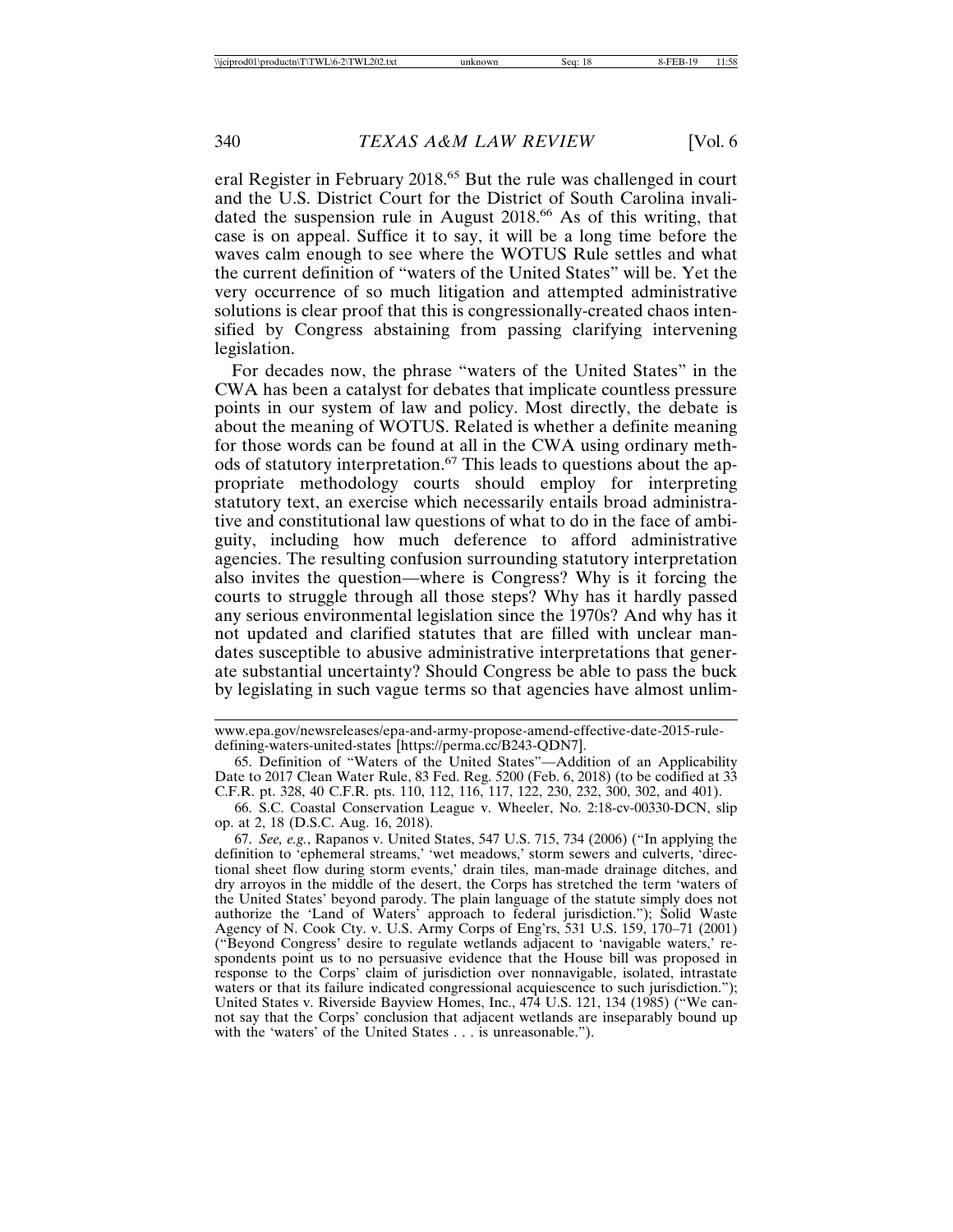ited power to fill the gaps? Again, this is a convenient and strategic position for Congress. And despite the Framers' belief that Congress would want to preserve its final decision-making authority on issues near to its institutional purpose,<sup>68</sup> human nature has taken us along a different path.

#### VI. WHY THESE PROBLEMS ARE ACUTE IN ENVIRONMENTAL POLICY

This final Part offers a few additional thoughts on what makes environmental policies prone to these perversions in constitutional power dynamics. Quite simply, these problems are acute in the environmental realm because environmental policy involves highly transparent, hot-button issues, generating unique optics through narratives that are accessible to almost anyone, not just experts.<sup>69</sup>

Environmental issues are presented in a particularly potent frame and one that individuals regularly view as a binary choice between environmental protection and *not* environmental protection. In fact, the EPA's name is one example where the agency seems to be boxed into a uni-directional imperative that constrains the universe of acceptable initial policy positions. For example, once the EPA has set a course definitionally in the direction of environmental protection through regulatory intervention, any move by that same agency or Congress that reverses direction becomes optically challenged as *against the direction of protection*. Congress is very sensitive to this delicate dance and exploits it through engaging in the strategic abdication discussed at the outset of this Essay.

There is one other issue worth mentioning regarding why Congress is particularly willing to allow environmental agencies to aggrandize. As the federal administrative state promulgates more environmental regulations, it further legitimizes a larger federal role generally. Thus,

<sup>68.</sup> *See* THE FEDERALIST NO. 48 (James Madison), *supra* note 1, at 333; *see also* THE FEDERALIST NO. 71 (Alexander Hamilton), *supra* note 1, at 483.

<sup>69.</sup> Shi-Ling Hsu, *The Identifiability Bias in Environmental Law*, 35 FLA. ST. U. L. REV. 433, 440 (2008) ("While environmental debate is hardly alone among hot-button topics in eliciting emotionally charged public debate, environmental law is particularly vulnerable to behavioral anomalies . . . ."); Charles Gottlieb, *Regional Land Use Planning: A Collaborative Solution for the Conservation of Natural Resources*, 29 J. ENVTL. L. & LITIG. 35, 38 (2014) ("Environmental policy is often controversial because environmental impacts transcend governmental boundaries."); A. Dan Tarlock, *Who Owns Science?*, 10 PA. ST. ENVTL. L. REV. 135, 136 n.3 (2002) ("The tension between expertise and democratic control traces back to Plato and Aristotle, but it is a particularly troublesome problem for environmental law, which is an unstable mix of the rational and emotional."); Robert F. Blomquist, *The Beauty of Complexity*, 39 HAS-TINGS L.J. 555, 566 (1988) (reviewing WILLIAM H. RODGERS, JR., ENVIRONMENTAL LAW: AIR AND WATER) ("Such is the lot of environmental law: As it has grown older, it has become stranger, its pattern more complicated. Indeed, the idea of complexity is essential to understanding the meaning and operation of environmental law and policy.").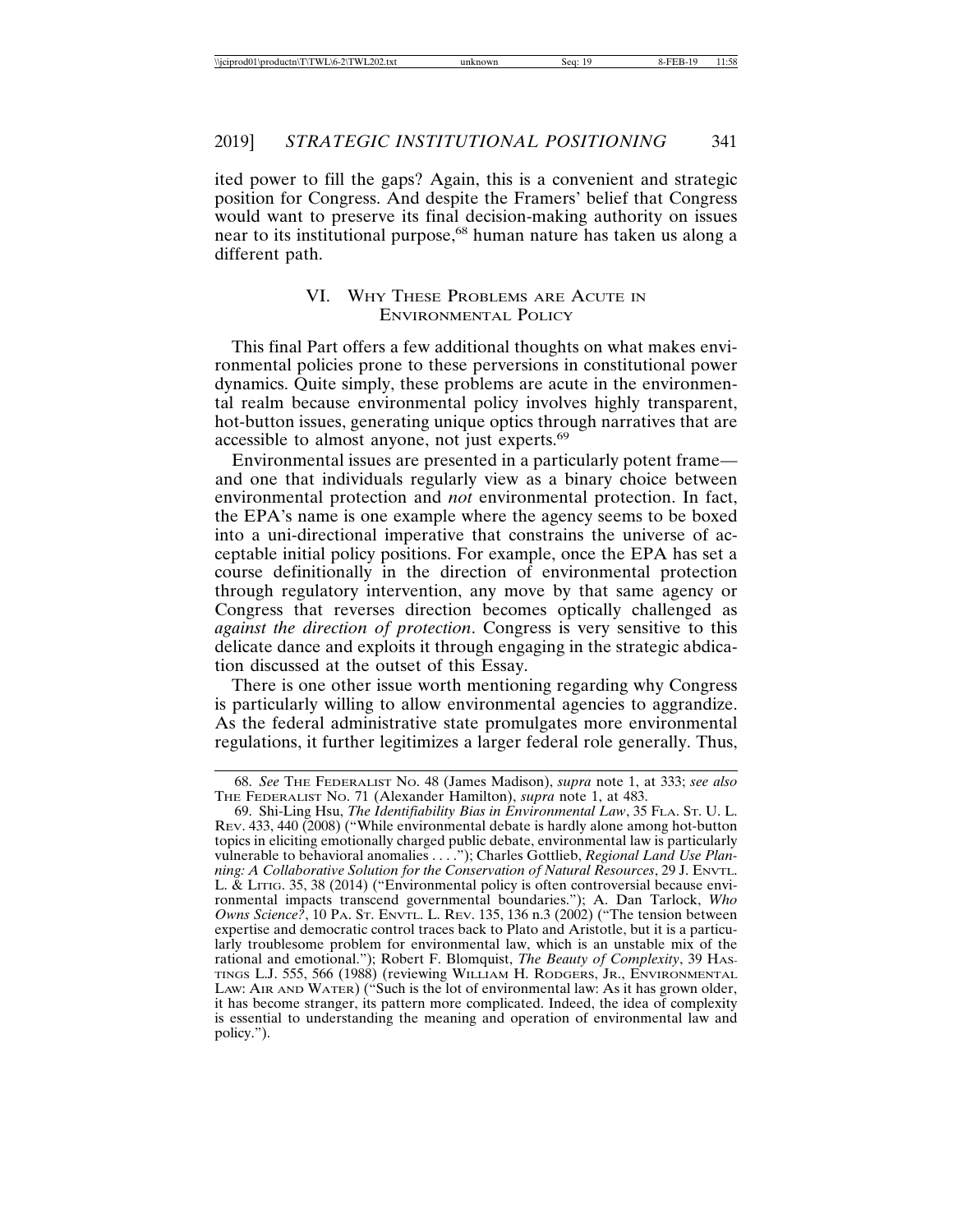Congress's institutional interest in a larger scope of *legislative* authority is served by the validation of federal *administrative* authority because such validation tends to erode limits on federal authority generally. This enlargement of federal jurisdiction results because environmental harms present powerful narratives for justifying federal reach. Those favoring environmental regulation can easily offer claims that the problems they seek to address implicate transboundary issues and generate ecosystem effects necessitating nationwide policies and uniform federal control. As a result, environmental cases pave the path to precedents that interpret general federal regulatory authority broadly. A disproportionate number of cases in administrative law textbooks and in the commerce clause section of constitutional law textbooks, for example, are environmental regulation cases.

Congress gets to piggyback on broad administrative reach to set precedent for broader federal legislative reach. Therefore, from a strategic institutional perspective, an enlarged administrative state becomes a gateway that helps justify a broader reach of federal legislative authority too. As this process plays out, Congress is able to gradually and incrementally benefit with each new expansion of federal authority effected by the aggregation of validated administrative actions, while simultaneously evade the blame for what by direct legislative means would appear as highly visible, transparent power grabs away from the states.

#### VII. CONCLUSION

Revealing how and why strategic positioning by both Congress and the Executive have aligned to facilitate and encourage lawmaking without Congress is an important step toward change. By understanding these institutional incentives and the inter-branch interplay they support, we can better appreciate just how difficult it can be to rechannel primary responsibility for developing and overseeing the adaptation of environmental law back to Congress.

The acceptability of agency gap-filling in environmental and other regulatory statutes has perhaps made Congress less important as a detailed-legislative institution (although one with wider federal jurisdiction, as noted in Part VI). In addition, agency gap-filling allows Congress to shift the political costs of many decisions onto the agencies as Congress tries to distance itself from the detailed decisions that most directly affect individuals. The complementary forces discussed here ensure the enlargement of the administrative state far beyond what the Framers could have imagined. Congress is self-interested, as the Framers expected. But it turns out its self-interest, or the self-interest of its individual members, do not always coincide with retention of legislative power and jealous guardianship of their own prerogatives.